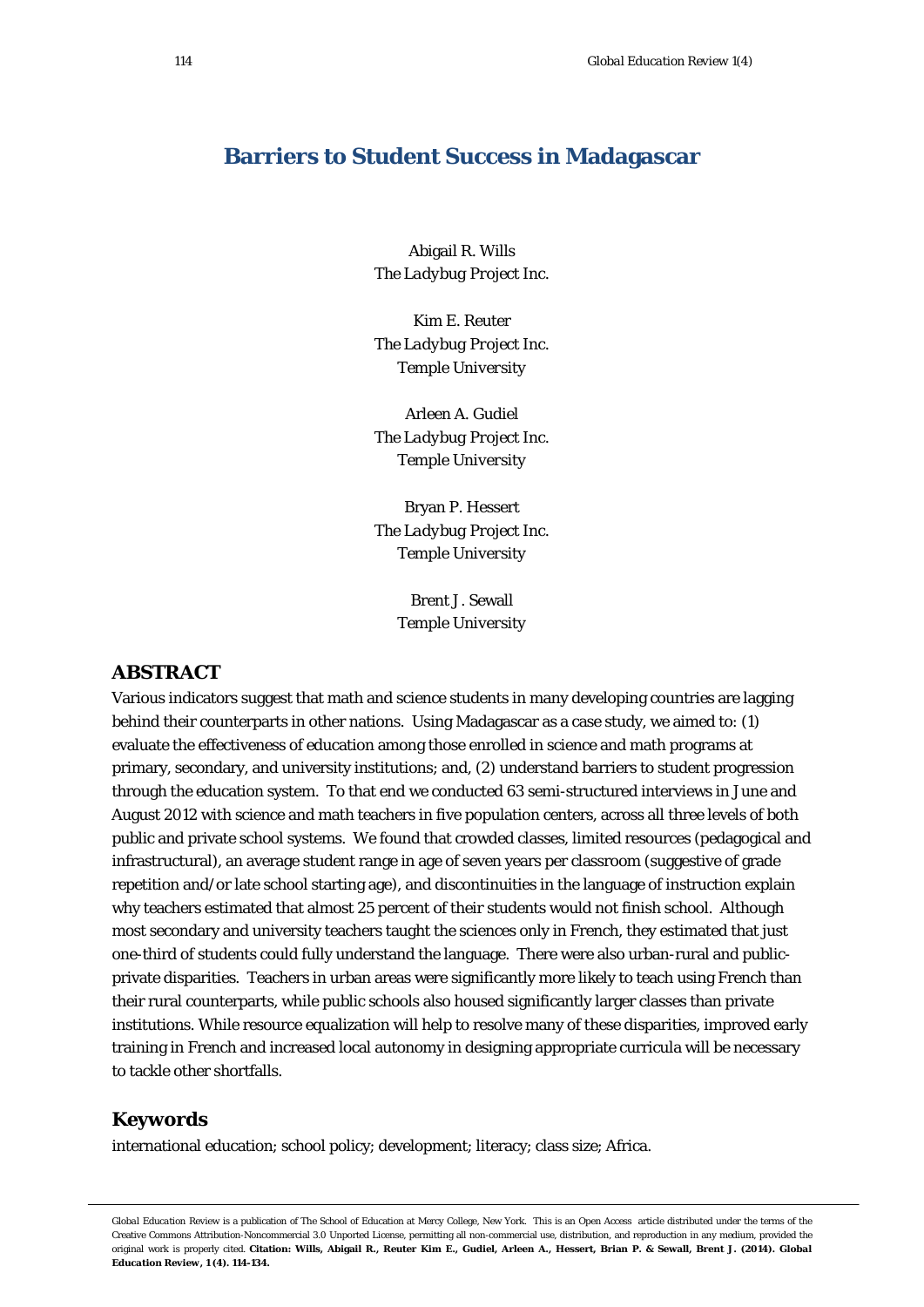# **Introduction**

There is evidence of numerous social and economic benefits that stem from educating a population (for example: lowered crime, Glewwe, Hanushek, Humpage, & Ravina, 2011; ; improved health and fertility reduction, Kremer & Holla, 2009; democracy and strengthened institutions, Kremer & Holla, 2009; economic growth, Gylfason, 2001; technological advancement, Kremer & Holla, 2009; heightened worker productivity and income, Manacorda et al., 2005). The healthrelated benefits of education have been particularly well-documented. For instance, the median age of first childbirth rose in accordance with the proportion of young people attending secondary school in developing countries between 1980 and 1995 (Arnett, 2000; Noble, Cover, & Yanagishita, 1996). Furthermore, the Demographic and Health Surveys Program (DHS), which collects nationally representative household survey data in over 90 countries, found a 24 percent reduction in child mortality among women with primary-level education compared to those with no schooling (Pritchett, 2001). Nations that invest in education also tend to experience increases in import penetration and foreign direct investment (Manacorda, Sanchez-Paramo, & Schady, 2005). Accordingly, Hanushek and Woessmann (2008) found a strong positive relationship between nation-specific international achievement test scores and economic growth.

To reap the benefits of educational attainment, some countries – especially those in sub-Saharan Africa – have made extensive efforts to increase enrolment, especially in primary school. These endeavors have led to some notable successes. For instance, 57 percent of appropriately aged children started primary school in sub-Saharan Africa in 2010 (Easton, 2014; UNESCO, 2012), a substantial increase from 1960, when just one in four children went to school (Gulati, 2008; UNESCO, 1993). Nonetheless, some sub-Saharan African countries that have invested heavily in schooling continue to experience slow economic growth and development

(Hanushek, 2013; Oyelere, 2007). For instance, the inflation-adjusted gross national product per capita was no higher in Nigeria in 2000 than in 1960 (Gylfason, 2001; World Bank, 2000). One explanation for this is that education systems in some countries are ineffective, and thus students gain few skills by attending school (Oyelere, 2007; Pritchett, 2004; Sanchez et al., 2012).

Recent evidence from international assessments in math and science (Hanushek, 2013) suggests that children in many developing countries are lagging behind their counterparts in other nations. Despite increased enrolment, students in very lowincome countries (e.g., many in southern Asia and sub-Saharan Africa) tend to perform badly on standardized tests and thus are held back in school and/or drop out earlier than their counterparts in developed nations (Glewwe & Kremer, 2006; Glewwe et al., 2011). For example, in 1999, grade-eight South African students scored half as well on Third International Mathematics and Science Study (TIMSS) tests as South Korean students (Glewwe & Kremer, 2006). Such clear disparities in educational achievement between countries have often been overlooked during the development of school policy. For instance, the Millennium Development Goal (MDG) for universal primary education (Sanchez et al., 2012; World Bank, 2012) – a high-profile strategy introduced by the United Nations in 2000 to orient development efforts to reduce poverty, disease, and illiteracy in countries across the globe– focused on enrolment, not educational quality (Agrawal, 2014; Hulme, 2007; United Nations, 2012).

A number of factors that influence academic achievement and could explain the poor performance of children in developing countries have been identified. These include

\_\_\_\_\_\_\_\_\_\_\_\_\_\_\_\_\_\_\_\_\_\_\_\_\_\_\_\_\_\_

#### **Corresponding Author:**

E-mail: abigail.wills@mpingoconservation.org

Abigail R. Wills, Mpingo Conservation and Development Initiative, PO Box 49, Kilwa Masoko, Tanzania; Tel.: +255 786 354 058.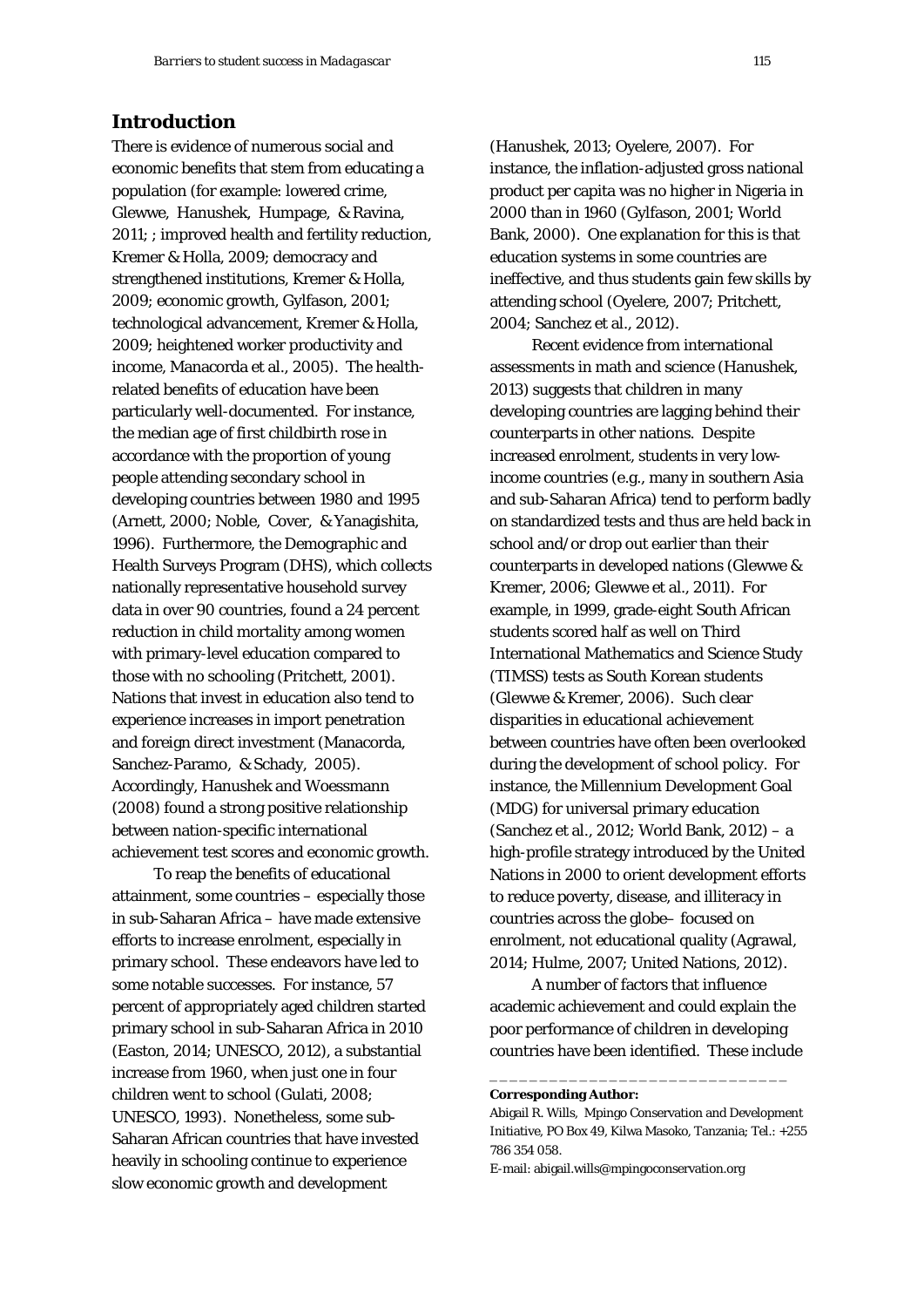an assortment of school, class, teacher, student, and community characteristics (Glewwe & Kremer, 2006; Pangeni, 2014; Urquiola, 2003). For example, if teachers struggle to convey basic information effectively to larger groups of pupils (Glewwe et al., 2011), this may negatively affect student performance, especially if the classrooms experience more disruptions due to their large size (Breton, 2014; Glewwe et al., 2011; Pangeni, 2014). Efforts to reduce class size and increase pedagogical resources are among the more prominent initiatives to improve education. Student learning increased in rural Bolivia when class size was kept below 35 students, suggesting that limiting class sizes may be a worthwhile investment (Urquolia, 2003). Nonetheless, high student-teacher ratios are commonplace in developing countries, where government expenditure on education is often low, which results in limited funds for infrastructure (school buildings) and sufficient numbers of trained teachers (Glewwe et al., 2011; Gulati, 2008). Furthermore, students from poor rural communities often cannot afford learning materials that have been shown to enhance student achievement (Glewwe & Kremer, 2006), yet may not be available in underresourced schools. The rapid expansion of the education system due to increased enrolment has placed additional strain on educational resources (Agrawal, 2014; Glewwe & Kremer, 2006; Pangeni, 2014). Finally, low-quality education may be self-reinforcing, as students who do not learn are often forced to repeat grades (Manacorda, 2012), thus further increasing student-teacher ratios and stretching available pedagogical resources.

For various reasons, students in rural schools in developing countries are at a disadvantage when compared to their urban counterparts. Governments in developing countries typically invest more heavily in urban educational institutions where the potential returns are higher (in Bolivia, Urquiola, 2003; and Nepal, Agrawal, 2014). In addition, fewer teachers and under-qualified teachers with little subject-specific knowledge

and/or few years of experience are often assigned to rural schools (Glewwe & Kremer, 2006; Urquiola, 2003). Assignment of underqualified, inexperienced teachers reduces public expenditures because qualified teachers, many of whom are from urban centers, frequently require additional financial incentives to mitigate the social costs of remote living (McEwan, 1999, for example, distance from family and difficulty finding a spouse; Glewwe & Kremer, 2006; McEwan, 1999; Urquiola, 2003). Experienced teachers may also have sufficient seniority to request transfers to wealthier, urban areas and schools which they view as more desirable places to live and teach (Spaull, 2012). These decisions compromise the quality of rural instruction and thus negatively affect student achievement, often resulting in high dropout and repetition rates in rural schools (Glewwe & Kremer, 2006; Pangeni, 2014).

An additional challenge for students in many developing countries is that they are taught using colonial languages, which are often different from students' mother tongues (Bolivia, Uroquolia, 2009; sub-Saharan Africa, including Madagascar, Glewwe & Kremer, 2006; Dahl, 2011; Glewwe & Kremer, 2009). The need to learn a second language in addition to learning the content of a course contributes to the disparity in the percentage of children who complete school compared with those who enroll (Dahl, 2011; Glewwe & Kremer, 2009). The need for students to learn a second language in school is more pronounced in poorer, remote locations (Brock-Utne, 2001; Kremer & Holla, 2009) where inhabitants speak using local dialects and do not have adequate opportunities to learn colonial languages (Dahl, 2011; Uroquolia, 2009).

Such findings have led many authors (Breton, 2014; Hovens, 2002; McEwan, 1999; Urquiola, 2003) to recommend several key steps – decreasing class sizes, increasing resources available to schools, investing in rural schools, and improving efforts to support students whose native tongue is different from the language of instruction – as means to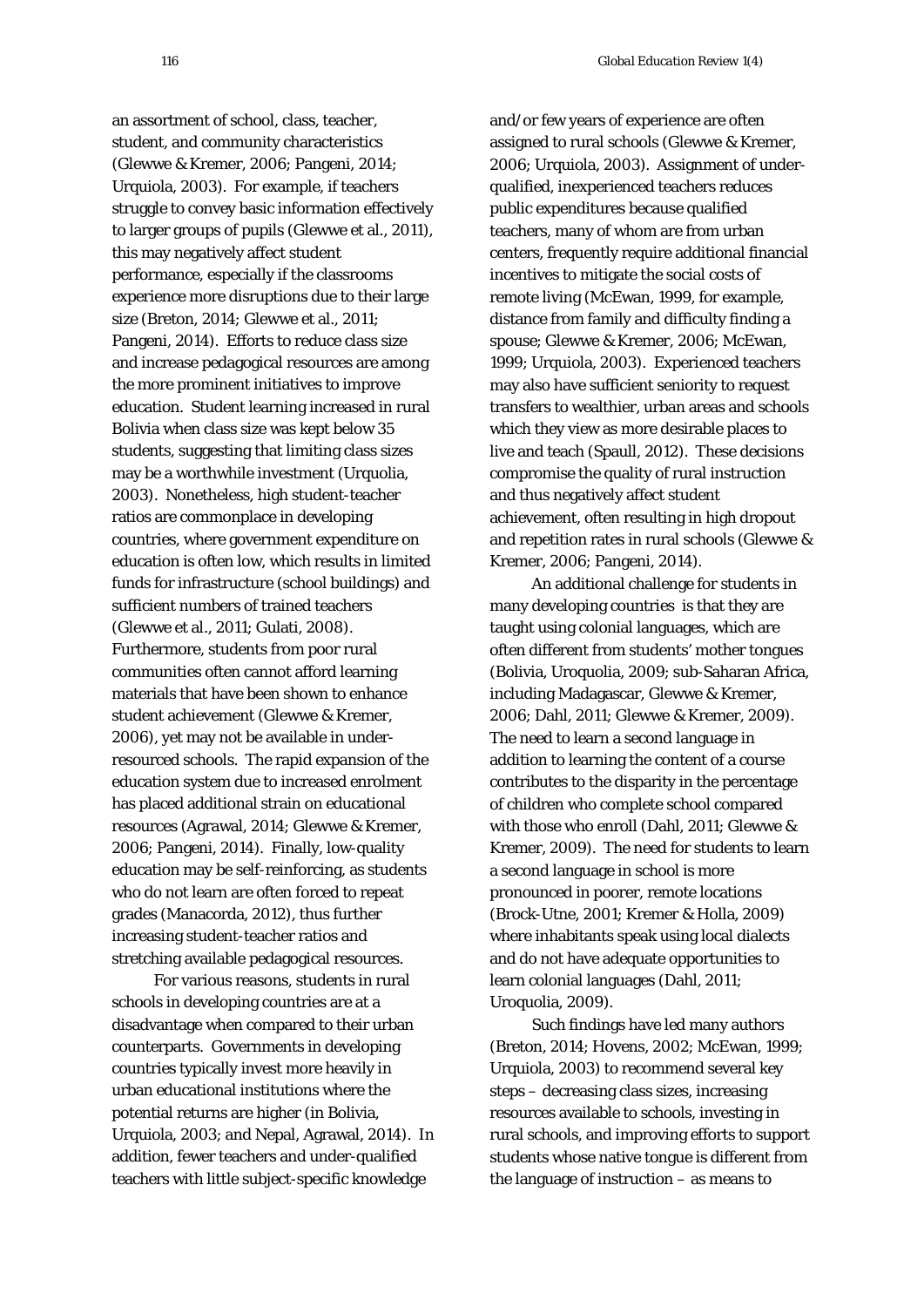improve educational outcomes in developing countries. However, support for these steps is not universal, and research to date has revealed mixed (and sometimes conflicting) findings (Breton, 2014; Pangeni, 2014). For instance, after a review of educational studies in developing countries, Glewwe et al. (2011) concluded that class size has no effect on student achievement. In fact, students in larger classes often perform better, although this may simply be a result of greater enrolment in schools where student achievement is higher (Glewwe et al., 2011). In addition, although more learning materials enhance student achievement, the relative importance of different types of resources (pedagogical or infrastructural) on student retention (and ultimately years of schooling) varies by location and student gender (Glewwe at al., 2011). This complicates designing effective and cost-efficient school policies. Furthermore, while rural schools often underperform relative to urban institutions, this may result in part from parental response to perceived quality gaps. Specifically, students who perform well academically are often sent by their parents to live in locations where schools are perceived to be better. Although this behaviour may benefit the student, it could also decrease average student performance in rural schools, thereby reinforcing perceptions of poor school quality. Thus, the best policy options to improve student learning under different social, institutional, and geographical scenarios are complex and not yet fully understood.

Using Madagascar – one example of a country facing challenges as it struggles to improve science and math education – as a case study, we sought to improve understanding of the hurdles students face as they progress through the education system; and, we develop suggestions to mitigate these hurdles. It is likely that the information learned through studying the Malagasy education system can be used to understand similar problems in other sub-Saharan African countries (and, potentially, developing nations elsewhere), especially those which are excolonial. Specifically, we aimed to (1) evaluate the effectiveness of science and math education among students enrolled in primary, secondary, and university institutions; and, (2) understand barriers to student progression through school. We focused on rural-urban and public-private differences in class size, age range of students, teacher training and experience, French language comprehension, and available resources as factors that may affect the quality of instruction and therefore inhibit student success. We focused on science and math, as they are subjects that are tested nationally and are often regarded as helpful to students' educational prospects. Success in these topics is also important nationally, as the skills they support are necessary for industry, academics, and governance.

On the basis of past literature on education in developing countries as a whole, along with the low aggregate indicators for educational performance in Madagascar relative to other countries (UNDP, 2013), we expected to find that: (1) large class sizes would be prevalent across all types of educational facilities; (2) high rates of student grade repetition would be prevalent among all classes; (3) teachers of math and the sciences would often have limited qualifications in these subjects; (4) low levels of comprehension of the language of instruction among students would be cited as a key factor affecting their educational advancement; (5) insufficient infrastructural and pedagogical resources would be cited as major barriers to math and science education delivery; and, (6) these hurdles to educational advancement would be more prevalent in public than private schools, and in rural compared to urban locations.

# **Methods**

### **Malagasy Education System**

Madagascar has a population of 21.9 million, 33.2 percent of which is concentrated in urban areas (UNDP, 2013). The median age is 18.2 years, and a large proportion of the populace consists of school age children (UNDP, 2013). In addition, 92 percent of people in Madagascar live on less than 2.00 USD per day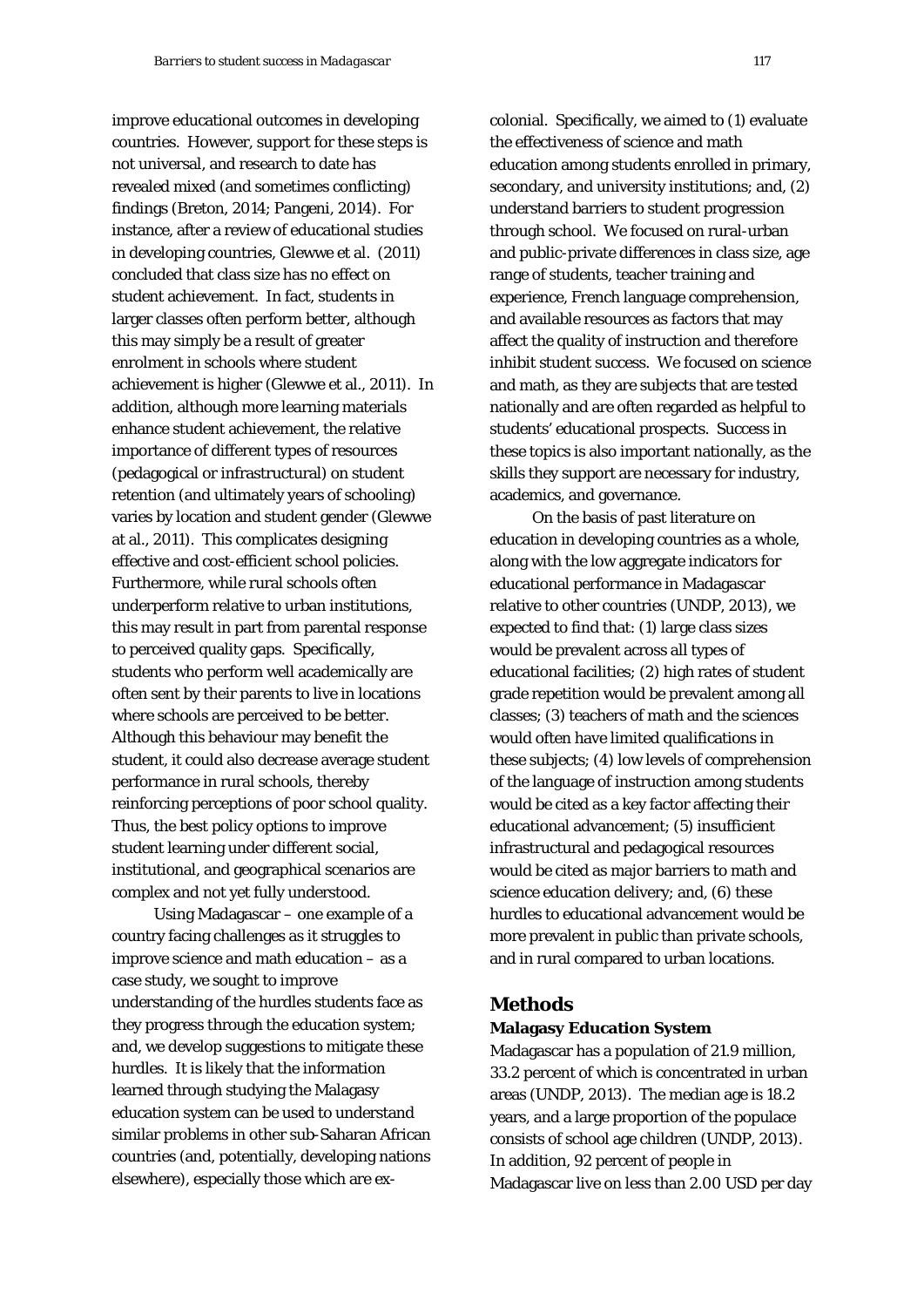(Schwitzer et al., 2014). Despite widespread poverty, the proportion of appropriately aged children entering the education system in Madagascar is increasing; the net intake rate of the official school age population to grade one of primary school was 63.78 percent in 2003, but rose to 82.48 percent in 2008 (World Bank, 2012). This could partially be due to the elimination of fees associated with attending public primary school in Madagascar in 2002 (World Bank, 2008)1 The government has also undergone reforms that involve hiring a large number of contract and temporary teaching staff (Glewwe & Maiga, 2011). Despite these recent improvements to educational policy, several indicators suggest that many children are not learning effectively in school. For instance: (1) in 2009, over one fifth of primary school students repeated grades, and only about one third (35.38 percent of females and 33.80 percent of males)

persisted to the final grade (World Bank, 2012; UNDP, 2013); (2) only 64 percent of the population aged 15 and up is considered literate (UNESCO Institute for Statistics, 2009); (3) students have persistently low test scores (Glewwe & Maiga, 2011); (4) many students do not pass key exams and therefore do not matriculate into secondary school, especially in rural locations (Glick et al., 2005); and, (5) only 45.8 percent of the population are satisfied with education quality in Madagascar (UNDP, 2013).

The Malagasy primary and secondary school system covers 12 years of education. Within Madagascar, grade levels are referred to interchangeably by their French and Malagasy names. Standardized tests are taken at the end of the fifth, ninth, and 12th school years (CEPE, BEPC, and *baccalauréat*, respectively). This is shown in **Table 1.**

| <b>Year in school</b>                             | <b>French education system</b>                 | <b>Malagasy education system</b> |  |  |  |  |
|---------------------------------------------------|------------------------------------------------|----------------------------------|--|--|--|--|
| 1 <sup>st</sup>                                   | 11ème: Course preparatoire 1                   | T1                               |  |  |  |  |
| 2 <sup>nd</sup>                                   | 10ème: Course preparatoire 2<br>T <sub>2</sub> |                                  |  |  |  |  |
| 3 <sup>rd</sup>                                   | 9ème: Course elementaire<br>T <sub>3</sub>     |                                  |  |  |  |  |
| 4 <sup>th</sup>                                   | 8ème: Course moyen 1                           | T <sub>4</sub>                   |  |  |  |  |
| $5^{\text{th}}$                                   | 7ème: Course moyen 2                           | T <sub>5</sub>                   |  |  |  |  |
| CEPE (Certificat d'etudes primaires èlèmentaires) |                                                |                                  |  |  |  |  |
| $6^{\text{th}}$                                   | 6ème                                           | $\overline{\phantom{m}}$         |  |  |  |  |
| 7 <sup>th</sup>                                   | 5ème                                           |                                  |  |  |  |  |
| 8 <sup>th</sup>                                   | 4ème                                           |                                  |  |  |  |  |
| 9 <sup>th</sup>                                   | 3ème                                           |                                  |  |  |  |  |
| <b>BEPC</b> (Brevet d'Etudes du Premier Cycle)    |                                                |                                  |  |  |  |  |
| $10^{\text{th}}$                                  | 2nde                                           | ÷,                               |  |  |  |  |
| $11^{th}$                                         | 1ère                                           |                                  |  |  |  |  |
| $12^{th}$                                         | Terminal year                                  |                                  |  |  |  |  |
|                                                   | A: literature major                            |                                  |  |  |  |  |
|                                                   | D: sciences and languages major                |                                  |  |  |  |  |
|                                                   | C: mathematics and physics majors              |                                  |  |  |  |  |
|                                                   | <b>Baccalauréat</b>                            |                                  |  |  |  |  |

Table 1: The Malagasy primary and secondary school system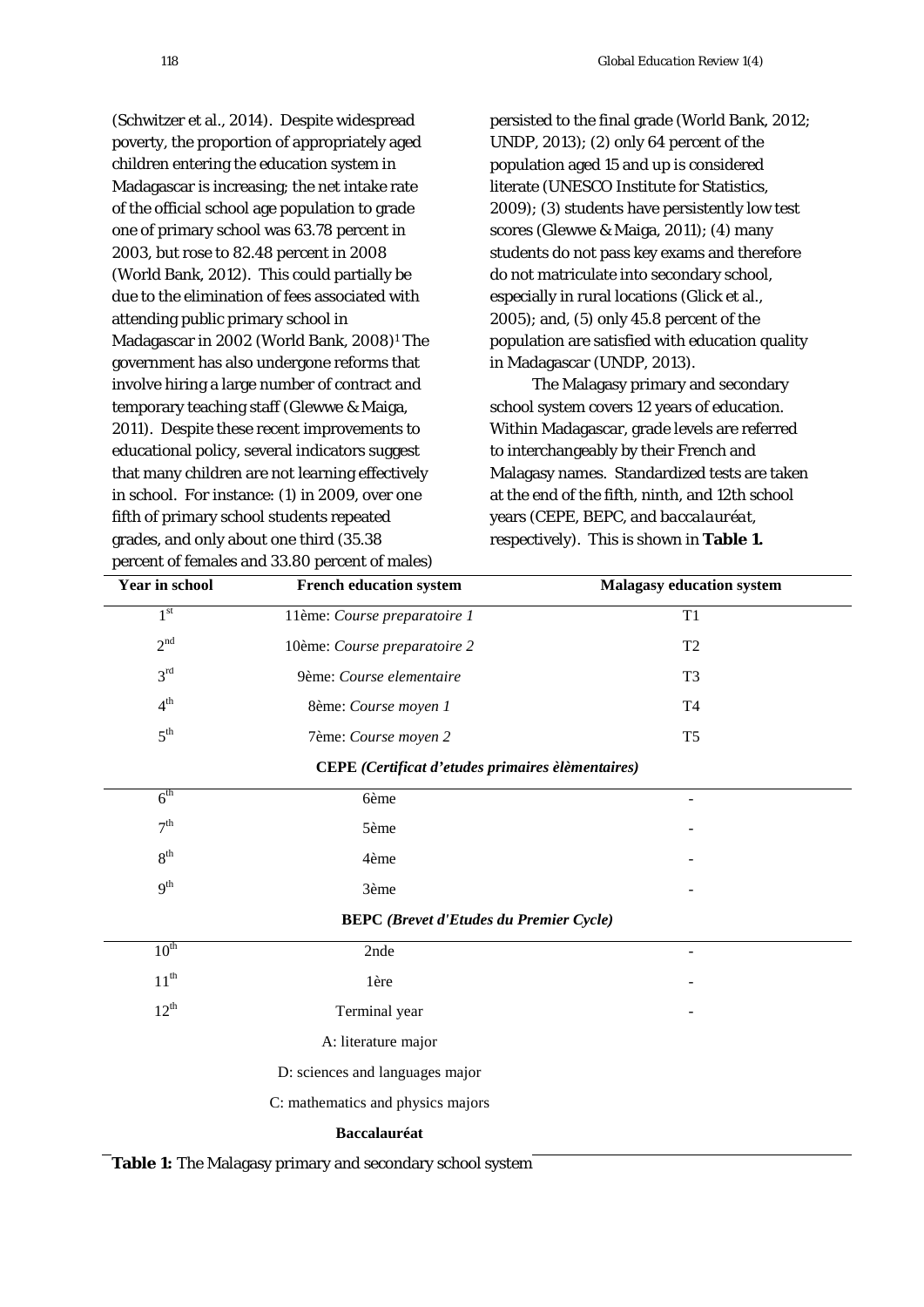The Malagasy primary and secondary school system covers 12 years of education, with students generally starting school at the age of five. . Hereafter, for simplicity, we refer to grade level by year, i.e., the first year of school would be the first grade, as opposed to using the French or Malagasy nomenclature.

In Madagascar's public school system, there is one test at the end of each trimester. In order to progress to the next grade level, a student must: (1) pass at least one of the tests; and (2) achieve an end-of-year grade (calculated by the combined scores of all three assessments) that exceeds a given threshold. In addition to these assessments, students face nationwide standardized exams at the end of the fifth, ninth, and 12th school years; they must pass these exams to progress to middle school, high school, or to graduate from high school, respectively (Table 1). Although primary school teachers are permitted to instruct using Malagasy language, the government requires that French be the main language of instruction in secondary and university-level institutions (Brock-Utne, 2001; Dahl, 2011). All students enrolled in university courses must pass a French language test after their first year of instruction.

### **Social Surveys**

We conducted semi-structured interviews (Rietbergen-McCracken & Narayan, 1998) with primary, secondary, and university science and math teachers in five population centers of northern Madagascar (Figure 1; Table 2) from June 29 until August 11, 2012. The sampling locations (settlements positioned along the Route National 6 road, which runs south from Antsiranana) were chosen to represent an urban-rural gradient from a city of 87,569 (Antsiranana) to a village of 500 (Mahamasina; Table 2). Population estimates, the number and type of school institutions present, and the number of teachers interviewed were recorded for each

settlement. We attempted to interview at least two teachers per institution, while also maximizing the number of establishments from which the sample was drawn. All interview materials were reviewed and approved by the Temple University Institutional Review Board (Protocol Number 20644, May 2012), and we secured permission from school directors to conduct research at all K-12 institutions prior to the onset of data collection.



**Figure 1:** Map of northern Madagascar, where the research was conducted. The locations of the five survey towns are indicated using stars. Roads are depicted with black lines.

Teachers were approached in their workplaces, where they were introduced to the study using face-to-face recruitment. Interviews were scheduled with teachers if they: (1) agreed to participate in the research; (2) taught math or science as a subject; and, (3) were over the age of legal consent (18-plus years). Respondents chose their preferred interview times and locations, along with the language (French or the local Malagasy dialect) in which the questions were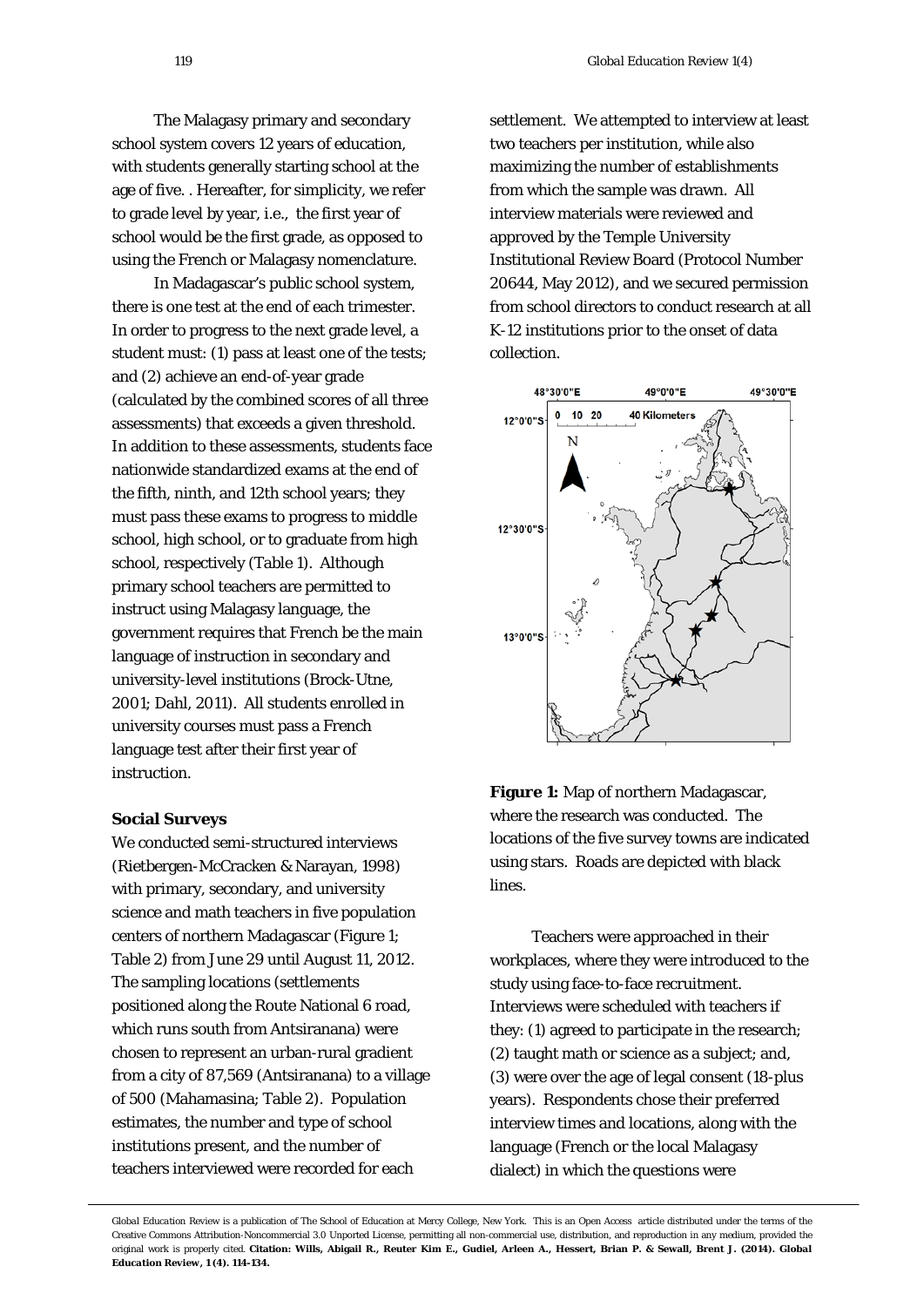| <b>Population</b>           | Human      | Number of   | <b>Public</b> | <b>Private</b> | <b>Public</b> | University/  |
|-----------------------------|------------|-------------|---------------|----------------|---------------|--------------|
| center                      | population | teachers    | primary       | primary        | secondary     | technical    |
|                             |            | interviewed | schools       | schools        | schools       | schools      |
| Antsiranana                 | 87,569     | 36          | 6             | 7              | 7             | 2            |
| Ambilobe <sup>a</sup>       | 56,427     | 8           | <b>ND</b>     | <b>ND</b>      | ND            | $\theta$     |
| Aniverano Nord <sup>a</sup> | 15,000     | 9           | 2             | 3              | 1             | $\theta$     |
| Ambondromifehy              | 2,500      | 9           | 2             | 2              | 1             | $\mathbf{0}$ |
| Mahamasina                  | 500        | $1^{\rm b}$ |               | $\theta$       | $\theta$      | $\theta$     |

**Table 2:** Population estimates for our study sites.2

aResearchers visited two public secondary schools in Ambilobe and only one of the two public primary schools in Aniverano Nord.

bOnly one teacher was present in Mahamasina.

administered. Interviews were conducted after written consent was obtained by two field staff (one American researcher and one Malagasy translator).

Population estimates for our study sites, are shown in **Table 2**. Estimates are based either on published data or on estimates given to us by the elected president of the local town or village. The number of public/private primary, secondary, and university institutions in each population center, as reported to us by locally elected officials, is also indicated. We conducted teacher interviews in every institution, except where noted otherwise. "ND" stands for "No Data."

During the interview, respondents were asked about their own qualifications and training, as well as the hurdles they, their colleagues, and students faced in the education system (the survey instrument is in the supplementary materials). We asked each teacher to indicate the age range of students in his or her classroom and used this value as a proxy to quantify rates of grade repetition. Teachers could not provide accurate age-range data for previous years, which meant that we were unable to calculate variability at the respondent level, and therefore used standard deviations as a measure of variance in the

data. Given the trade-off between data accuracy and statistical relevance, we chose to analyze the age range of students because it: (1) was easily and accurately reported by teachers; and, (2) it allowed for comparison between individual respondents, instead of requiring us to aggregate data at the school or town level.

We also obtained information relating to additional characteristics (gender, language of instruction) of the interviewed teachers to better understand the structure of the school system. In instances where it appeared that a teacher misunderstood the intent of a question, clarity was provided while refraining from asking leading questions. Respondents were also probed on their responses and encouraged to discuss topics that were important to them. As such, data collected during the standardized interviews were supplemented by information gained through these informal conversations.

### **Data Analysis**

Percentages and means with standard deviations were generated to summarize the demographic characteristics of the sample, as well as to characterize institutional and classroom-level student-teacher ratios; the age range of students in each classroom; teacher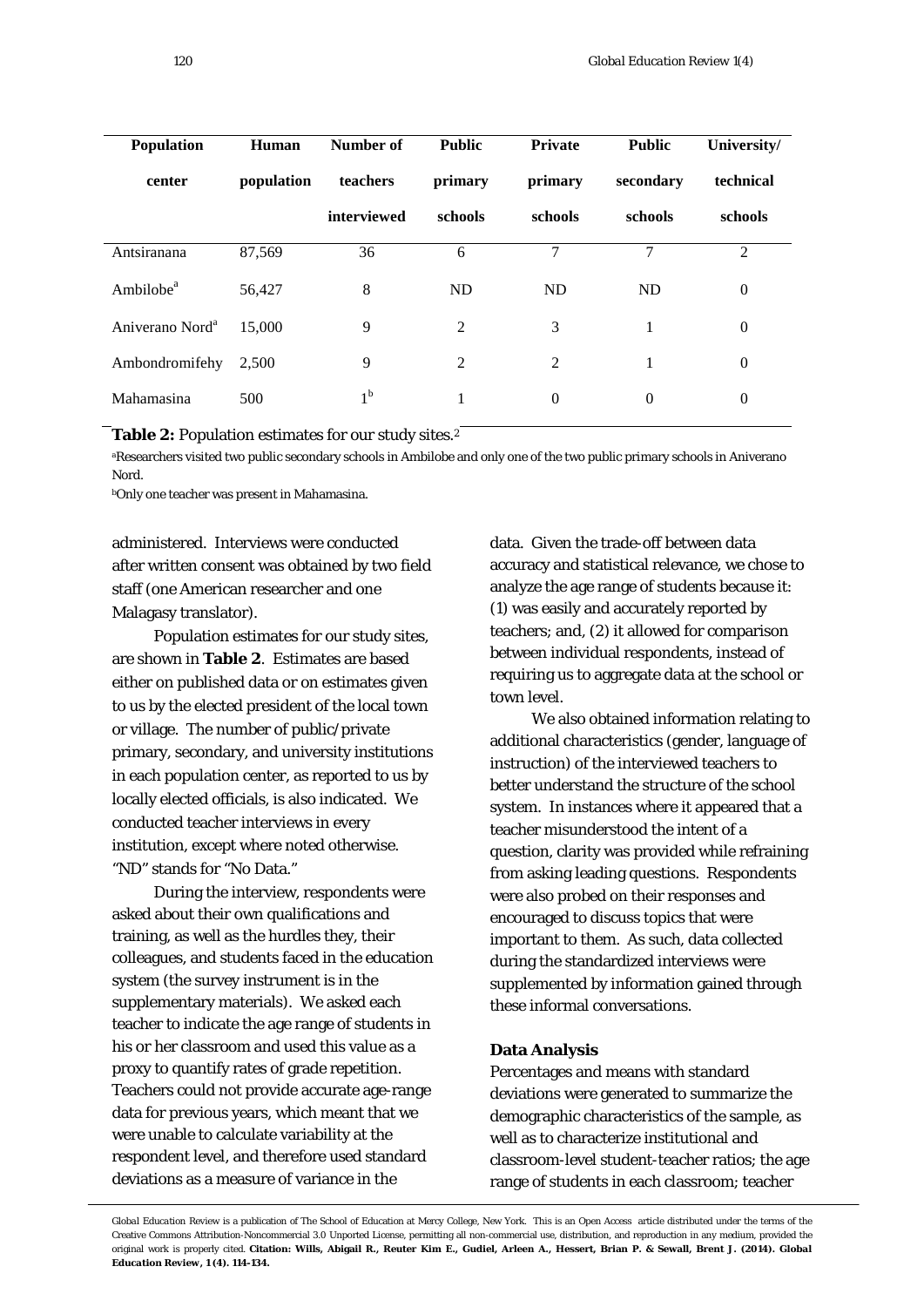qualifications, and on-the-job experience; the most common language of instruction used by teachers; the percentage of students estimated to be fluent in French; and the percentage of students estimated to progress to the next grade level3. The data did not conform to the assumptions (normality and homogeneity of variance) of parametric tests. Therefore, nonparametric tests were used to identify differences between: (1) primary, secondary, and university institutions; (2) public or private schools; and, (3) sampling locations. Pearson's Chi-squared tests were used to analyze variation in the primary language of instruction most commonly used by science and math teachers operating at different academic stages, types of institution (public or private), and sampling locations. The test was also used to determine differences in the gender distribution of teachers employed in public and private institutions, and at different academic stages.

Kruskal-Wallis Rank Sums tests (a nonparametric test equivalent to ANOVA) were used to analyze the change of quantitative values between data with three or more categories. Specifically, the test was used to substantiate differences between academic stages in respect to the: (1) teachers' qualifications and experience; (2) percentage of students estimated to be fluent in French; (3) average age range of students per classroom; and (4) percentage of students estimated to progress through to the next grade level. In addition, Kruskal-Wallis Rank Sums tests were used to examine how sampling location (town) was associated with: (1) teachers' on-the-job experience; and (2) the percentage of students estimated to be fluent in French. In cases where Kruskal-Wallis Rank Sums tests were significant, a post-hoc test, the Steel-Dwass Multiple Comparisons test, was used to determine where differences between groups were apparent.

Wilcoxon tests (a nonparametric equivalent of a t-test) were used to verify differences between public and private institutions in respect to class size, teacher experience, and the percentage of students estimated to be fluent in French. The test was also used to determine if teacher experience differed between sampling locations.

Finally, when both the independent and dependent variables were quantitative and continuous, significance between the variables was examined using a simple linear regression. A simple linear regression was used to examine whether the number of students and teachers as well as the subsequent studentteacher ratio in each institution was a function of the population of the town in which it was located. A simple linear regression was also used to substantiate whether variations in the size of classes taught by teachers were a function of the academic stage in which they were operating. Values of human population and class size were natural log-transformed prior to the analysis so that the data would meet the assumptions of parametric tests (normality and homogeneity of variance).

# **Results**

We completed 64 interviews: 25 teachers at the primary level, in all five population centers; 28 at the secondary level, including middle school and high school, in all population centers except Mahamasina; and, 11 university educators in Antsiranana (Table 2). The gender of teachers interviewed shifted significantly from primary to secondary school (Pearson's Chi-squared test:  $X^2 = 8.54$ , p = 0.013), with females comprising 93 percent and 50 percent of the sample, respectively. The interviews lasted a mean of  $14 \pm 2$  minutes (range:  $7 - 75$ ). Three teachers in Antsiranana refused to participate, and nobody ended an interview prematurely. In a few cases, as noted in the individual results below, not all respondents were asked the full set of questions.

# **Classroom Size and Age Range of Students**

On average, teachers instructed science and math classes containing  $68.36 \pm 52.71$  pupils (range:  $8 - 256$ ,  $n = 84$ ); this number increased significantly with the level of the course (simple linear regression:  $F_{2,70}$  =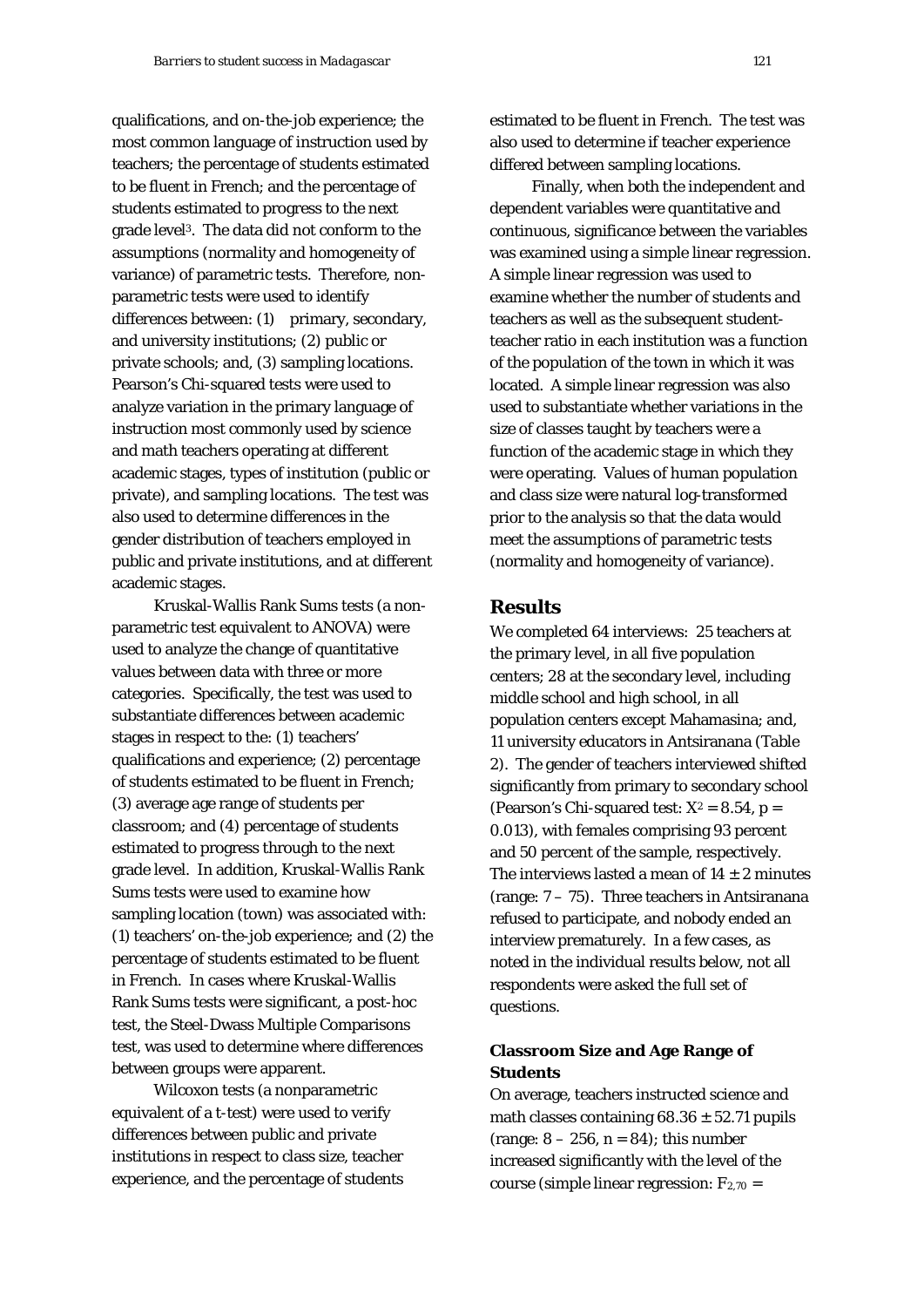13.9544,  $p < 0.0001$ ,  $R^2 = 0.19834$ ,  $n = 71$ ). However, after excluding university classes, which were typically large (169  $\pm$  58 students,  $n = 13$ , the number of students in K-12 classrooms did not change with the level of the course (simple linear regression:  $F_{1.57} = 1.0531$ ,  $p = 0.3092$ ,  $R^2 = 0.019$ ,  $n = 58$ ).

The mean age range of students per class was  $6.95 \pm 2.73$ ) years (range:  $2 - 12$ , n = 61; Table 1. This increased significantly with the level of schooling (i.e. primary  $[5.73 \pm 2.04]$ years,  $n = 23$ , secondary  $[6.36 \pm 2.22$  years, n  $= 24$ ], or university  $[10.18 \pm 1.89$  years, n = 11]; Kruskal-Wallis Rank Sums test: *X*2: 19.32, p < 0.0001). University-level classrooms contained a more diverse age range of students than both primary and secondary ones (Steel-Dwass Multiple Comparisons test: p = 0.0001 and  $p = 0.0005$ , respectively). Primary and secondary school classrooms did not differ from each other in this respect (Steel-Dwass Multiple Comparisons test,  $p = 0.6930$ .

#### **Teacher Qualifications and Experience**

We recorded educational qualifications for 79.69 percent of the 64 science and math educators interviewed $(n = 51;$  in Antsiranana, Aniverano, and Ambondromifehy). The average primary school teacher had not graduated from secondary school. Primary school teachers (n = 19) had received 10.94  $\pm$ 1.68 years of schooling. This increased to  $14.33 \pm 3.69$  years, equivalent to two years of university education, among secondary educators ( $n = 18$ ). University-level teaching staff had the equivalent of eight years of university education,  $20.00 \pm 0.00$  years (n = 11). These differences were significant between primary and secondary school teachers (Steel-Dwass Multiple Comparisons test,  $p = 0.0048$ , primary school and university teachers (Steel-Dwass Multiple Comparisons test, p < 0.0001), and secondaryand university-level educators (Steel-Dwass Multiple Comparisons test,  $p = 0.0006$ .

Teachers had been employed in their current positions for an average of  $11.65 \pm 8.28$  (range:  $1 - 33$ ;  $n = 60$ ) years. This decreased significantly with the level of schooling (Kruskal-Wallis Rank Sums test:  $X^2 = 6.7130$ ,  $p = 0.0349$ , with primary, secondary, and university teachers having operated in their current roles for  $14.86 \pm 10.03$  (n = 22),  $9.08 \pm 10.03$ 7.94 (n = 26), and  $7.80 \pm 3.29$  (n = 10) years, respectively.

### **Language of Instruction**

We asked 31 (48.44 percent) of the 64 teachers we interviewed, in four of our five study sites (excluding Ambilobe), to identify the languages that they used to teach math or science (Figure 2). Teaching using solely Malagasy language only occurred at the primary school level. Conversely, secondary school and, to a lesser extent, university teachers taught primarily in French, yet clarified using Malagasy when their students did not understand. The proportion of educators choosing to teach in Malagasy, French, or in both languages differed significantly between primary, secondary, and university institutions (Pearson's Chi-squared test:  $X^2 = 10.70$ ,  $p = 0.015$ ).

Despite French being the dominant language of instruction at secondary and university levels, teachers estimated that only  $30.56 \pm 34.36$  percent (range:  $0 - 100$  percent,  $n = 58$ ) of their students were fluent in the language. In addition, all of the teachers who cited a lack of French comprehension among students as a reason why they would not progress through, or complete, school (16 percent,  $n = 9$  of 55 respondents) taught at the secondary or university level. The percentage of students estimated by their teachers to be fluent in French increased significantly from primary  $(5.47 \pm 12.44)$  percent, n = 21) to secondary  $(30.86 \pm 27.17)$  percent, n = 23; Steel-Dwass Multiple Comparisons test: p = 0.0002) school, and again once secondary school students matriculated into university  $(82.27 \pm 20.41 \text{ percent}, n = 11; \text{Steel-Dwass})$ Multiple Comparisons test: p < 0.0001).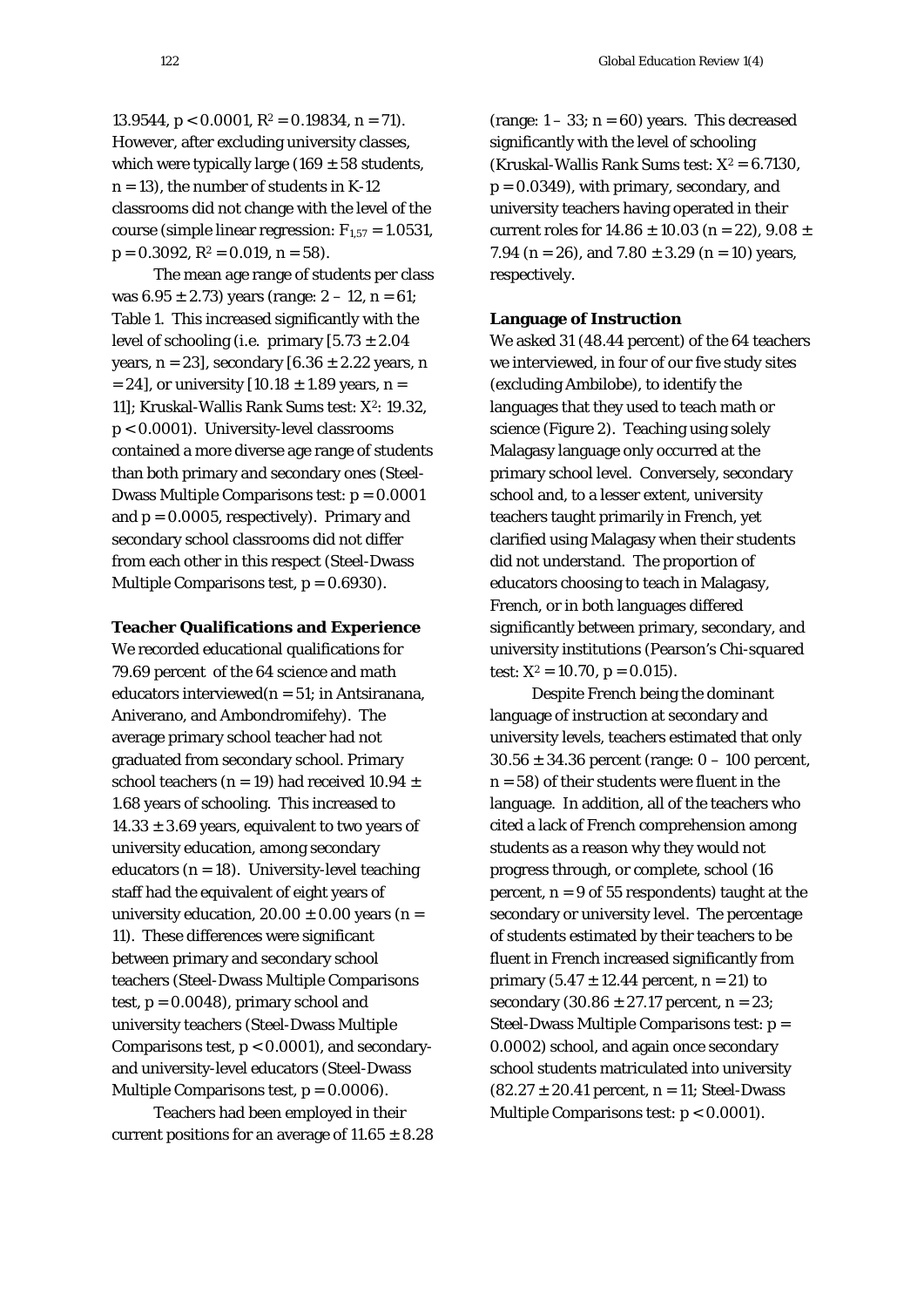



# **Additional Barriers to Student Progression Through School**

Teachers at all levels were asked an openended question about any other problems that they felt were impeding their ability to provide effective science and math education to their students. Insufficient school supplies  $(n = 15)$ and facilities  $(n = 12)$ , including the need for a laboratory  $(n = 11)$ , as well as a shortage of teaching staff  $(n = 9)$  and the need for a library  $(n = 6)$ , were the most common inhibitory factors mentioned. Additionally, five respondents cited insufficient teacher training, student food insecurity, and the absence of a water fountain on school premises as issues. Other respondents stated the need for teachers to help students appreciate education  $(n = 4)$ , school toilet facilities  $(n = 3)$ , a French course for students  $(n = 1)$ , more desks  $(n = 1)$ , and a security fence  $(n = 1)$ . University professors also noted that the campus was not safe  $(n =$ 1); the library did not have enough books, computers, or Internet access  $(n = 1)$ ; and there was almost no money for faculty research  $(n = 1)$ .

Teachers estimated that just over three quarters  $(75.79 \pm 21)$  percent; range:  $20 - 100$ percent) of their students would choose to enroll in the next grade level upon completion of their respective courses. This did not change significantly between academic stages (primary, secondary, and university; Kruskal-Wallis Rank Sums test:  $X^2 = 3.0896$ , p = 0.2134). Fifty-five teachers gave reasons why students did not progress through, or complete, school. The most common explanations were poverty  $(38$  percent,  $n =$ 21), lack of comprehension of the language of instruction (i.e., French; 16 percent,  $n = 9$ ), and a lack of student knowledge (10 percent, n  $= 6$ ). Other reasons (as cited by at least three teachers) included teacher absenteeism, student absence, student pregnancy, student psychology (i.e. students believe that they will fail anyway and therefore do not seek higher education), unstable national governance, insufficient school materials, and a lack of parental interest (either in higher education or in the students generally). Every primary and secondary school teacher indicated that, while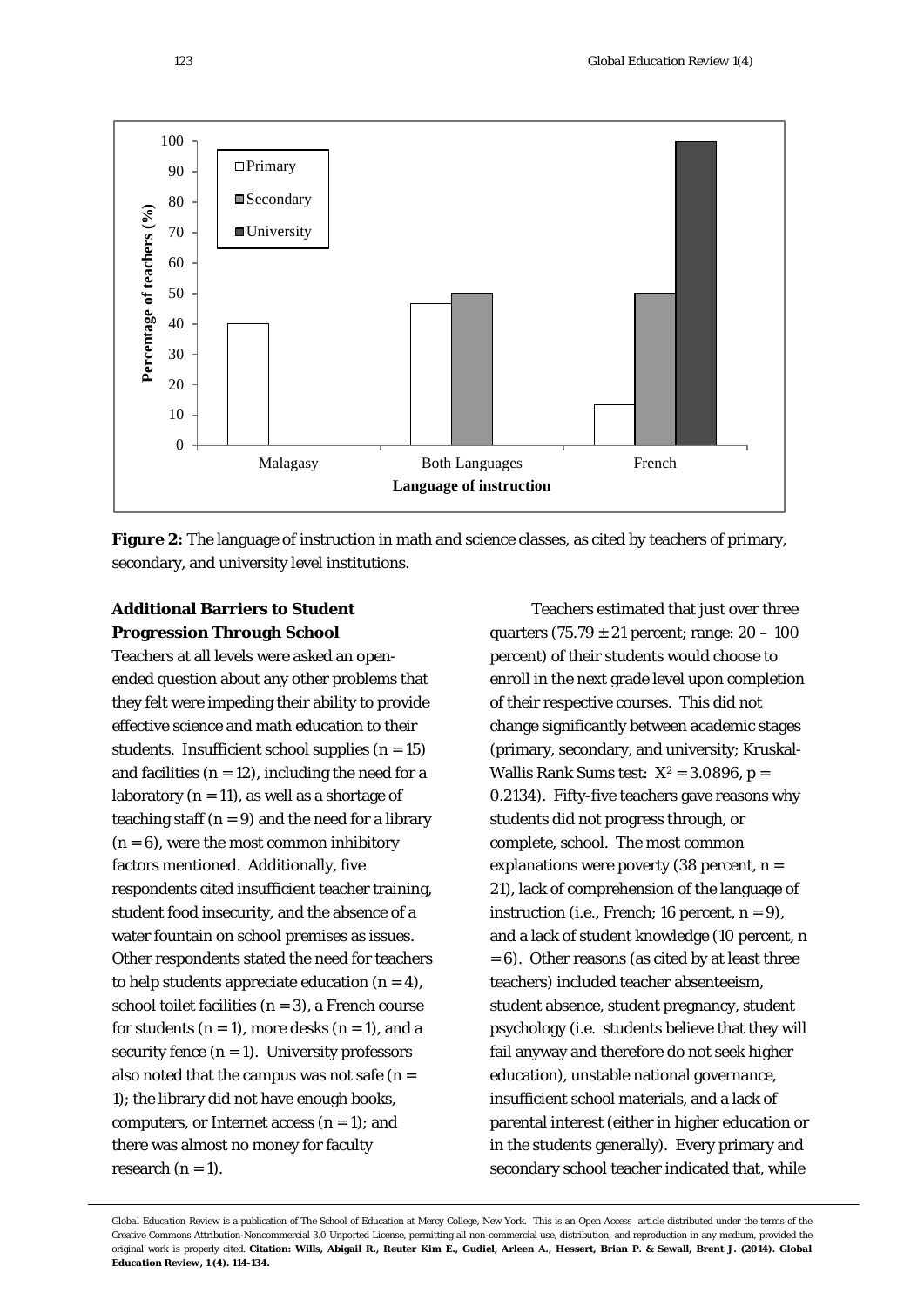|                                          | Number of           | Number of                | <b>Student body</b> |
|------------------------------------------|---------------------|--------------------------|---------------------|
|                                          | students            | teachers                 | age-range           |
| Primary School                           |                     |                          |                     |
| Antsiranana ( $n = 5$ )                  | 451.8 (214 to 863)  | 8.25 (4 to 12)           | $11.40 \pm 02.07$   |
| Aniverano ( $n = 4$ )                    | 310 (219 to 521)    | $9(6 \text{ to } 12)$    | $14.33 \pm 2.52$    |
| Ambondromifehy ( $n = 4$ )               | 349 (220 to 523)    | 5.5 (4 to 7)             | <b>ND</b>           |
| Mahamasina ( $n = 1$ )                   | 170                 | $\overline{2}$           | $15.00 \pm 0$       |
| Combined Primary and                     |                     |                          |                     |
| Secondary School                         |                     |                          |                     |
| Antsiranana (n = 5)                      | 531.2 (210 to 1250) | $17.2(5 \text{ to } 34)$ | $17.00 \pm 4.24$    |
| Secondary School                         |                     |                          |                     |
| Ambilobe $(n = 2)$                       | ND                  | <b>ND</b>                | <b>ND</b>           |
| Antsiranana ( $n = 2$ )                  | 940 (363 to 1517)   | 18                       | $10.00 \pm 0$       |
| Aniverano ( $n = 1$ )                    | 1143                | 29                       | $14.00 \pm 0$       |
| University                               |                     |                          |                     |
| Antsiranana Technical School ( $n = 1$ ) | 150                 | 28<br><b>ND</b>          |                     |
| University of Antsiranana $(n = 1)$      | 3800                | <b>ND</b>                | ND                  |

**Table 3:** Mean number of teachers and students at each type of institution at each location.

they prepare students for CEPE and BEPC exams, these are administered only at specific centers to which students must bear the cost of commuting by bus. One teacher cited a fare of 2.50 USD. During informal conversations, teachers explained that student grades on the three other standardized tests which are also used to determine if they should progress to the next grade level tend to increase  $(n = 9)$  or decrease  $(n = 3)$  throughout the academic year; two respondents explained that student performance could fluctuate during this time. The mean number of teachers and students

enrolled in each type of institution in each sampling location is shown in **Table 3**. Not all schools could provide all of the information requested. However, in cases where more than one institution provided estimates, the range of the data is indicated in parentheses alongside the mean values. The mean age range and standard deviation of the student body in each institution, as reported by teachers, is also listed. Finally, the number of schools that provided us with the information is indicated in parentheses alongside the study site name. "ND" indicates that no data were available.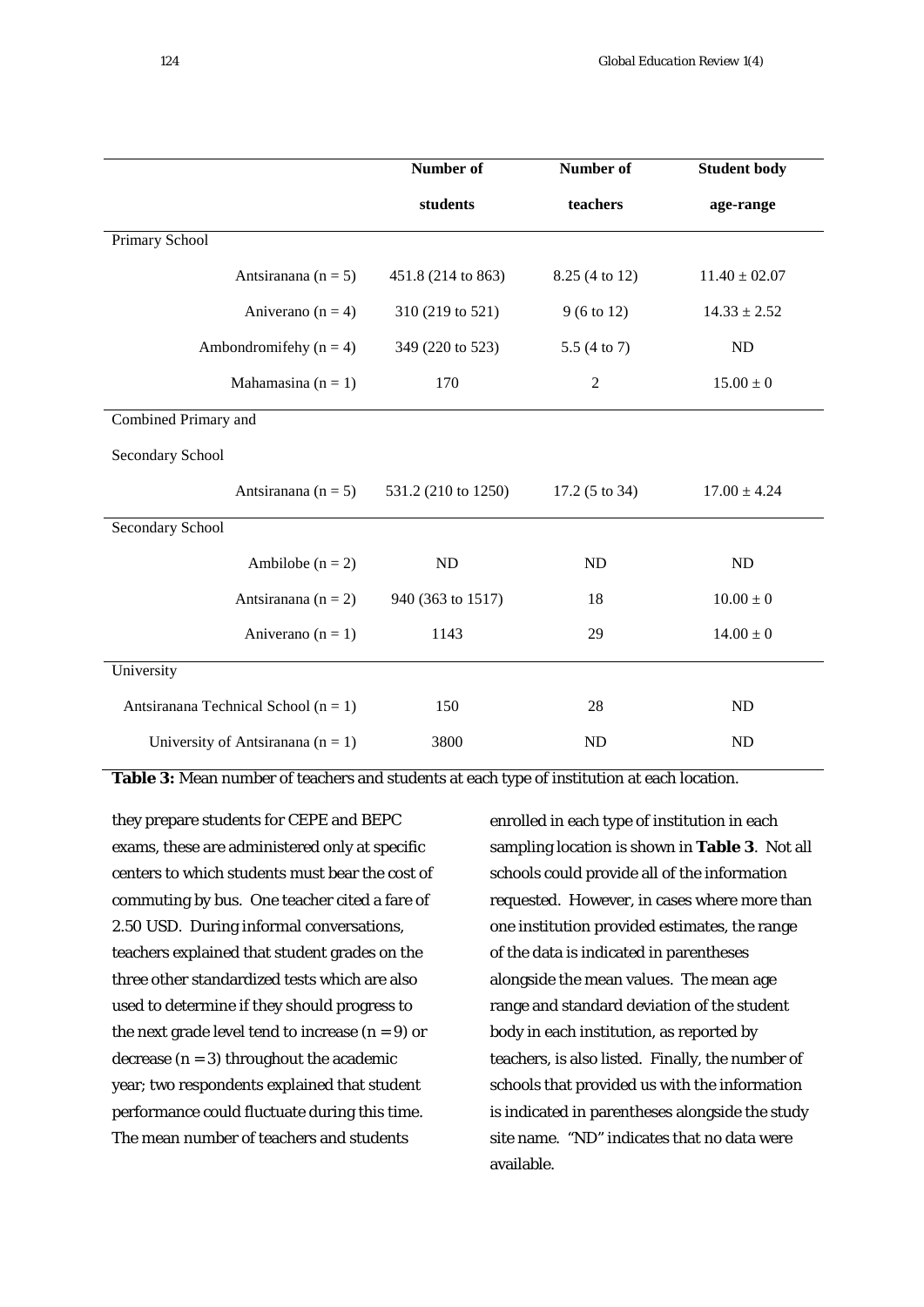# **Disparities between urban/rural and public/private institutions**

The average number of students and teachers per institution, by educational program, and by location, is summarized in Table 3. Institutional student-teacher ratios in primary and secondary schools did not change with the natural log of the populace of each settlement (Simple Linear Regression:  $F_{4,19} = 2.412$ , p = 0.213,  $R^2 = 0.085$ ,  $n = 20$ ). Public K-12 schools did, however, have significantly larger classes than private institutions (containing a mean of  $100.41 \pm 66.05$ , n = 34 and  $41.94 \pm 1.04$ 24.58, n = 39 students respectively; Wilcoxon test:  $X^2 = 19.89$ ,  $p < 0.0001$ ). They also employed significantly fewer male teaching staff (6 percent and 62 percent of math and science teachers in public and private institutions were male, respectively; Pearson's Chi-squared test:  $X^2 = 9.16$ ,  $p = 0.011$ .

Primary and secondary school teachers in urban population centers had completed more years of schooling than those in rural ones, though not significantly so (Wilcoxon test:  $X^2 = 1.2892$ ,  $p = 0.2562$ ). For instance, teachers in urban Antsiranana had received  $13.14 \pm 3.79$  years of schooling (range =  $8 -$ 20), compared with those in rural Ambondromifehy, who had completed just  $10.33 \pm 1.58$  years of education (range =  $8 -$ 12). Similarly, private K-12 schoolteachers had completed more education  $(13.40 \pm 3.87)$ years, range =  $0 - 20$ , n = 15) than their public school counterparts  $(11.75 \pm 2.18$  years, range  $= 8 - 17$ ,  $n = 16$ ), though this was also not significantly different (Wilcoxon test:  $X^2 =$ 1.1778,  $p = 0.2778$ .

The length of teaching career differed significantly between K-12 educators of public  $(17.11 \pm 10.40 \text{ years}, n = 19)$  and private  $(9.44$  $\pm$  6.77 years, n = 23) schools (Wilcoxon test:  $X^2 = 8.79$ ,  $p = 0.0124$ ). This did not change

significantly between towns (Kruskal-Wallis Rank Sums test:  $X^2 = 2.6678$ , p = 0.6149), though respondents in the most urban study site (Antsiranana) reported the longest teaching careers  $(12.06 \pm 9.63, n = 34)$ .

K-12 private school teachers were less likely than those in public schools to teach in Malagasy (10 percent of private school teachers and 42 percent public school teachers taught using Malagasy; Pearson's Chisquared test:  $X^2 = 3.91$ ,  $p = 0.14$ ). This is shown in **Figure 3.** The probability of respondents at any educational level using French or Malagasy to address students in the classroom also changed by location (Pearson's Chi-squared test:  $X^2 = 22.845$ ,  $p = 0.009$ ). Additionally, primary school students in urban areas were more likely to be taught the sciences in French; 28 percent of primary school teachers in urban areas (Antsiranana and Ambilobe) reported French as the only language of instruction for the sciences. By contrast, zero percent of primary schools teachers in more rural towns (Ambondromifehy, Aniverano Nord, and Mahamasina) taught the sciences using only the colonial language.

A smaller percentage of public K-12 school attendees were estimated by their teachers to be fluent in French  $(8.75 \pm 17.46)$ percent,  $n = 20$  as compared to those enrolled in private institutions  $(19.43 \pm 21.91)$  percent. n  $= 22$ ; Wilcoxon test:  $X^2 = 4.4752$ , p = 0.0344). Schools in the three largest cities contained the largest percentage of students estimated to be fluent in French (17 percent in Antsiranana, n = 25 respondents; 28 percent in Aniverano Nord,  $n = 9$ ; and 14 percent in Ambilobe,  $n =$ 7). By contrast, just four percent  $(n = 9)$  of pupils in the rural village of Ambondromifehy were considered to be fluent in French. These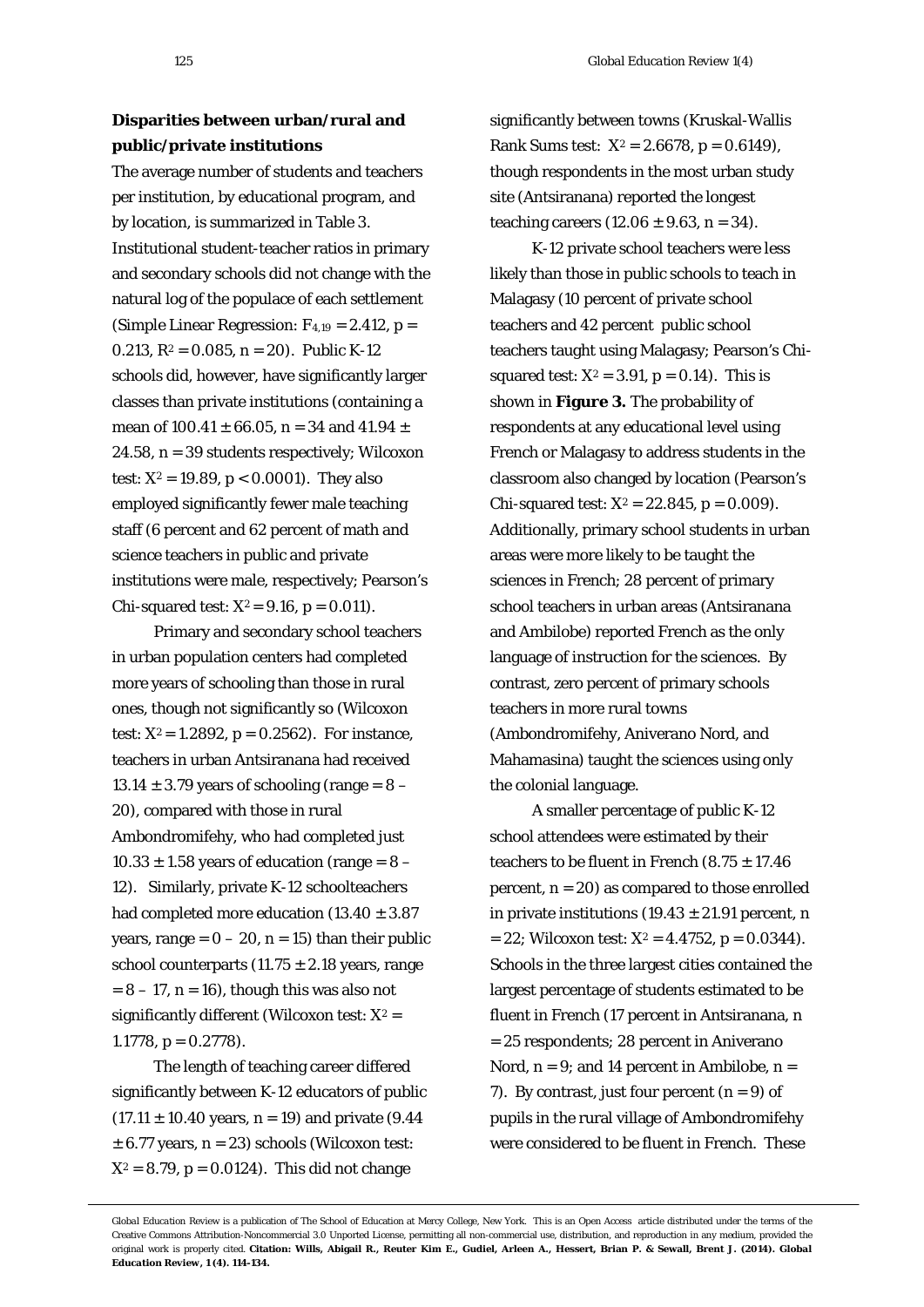



estimates did not differ significantly (Kruskal-Wallis Ranks Sums test:  $X^2 = 7.7627$ , p = 0.0512). The proportion of students estimated to progress to the next grade level  $(75.79 \pm 21)$ percent; range: 20 – 100 percent) did not change significantly between public and private institutions (Kruskal-Wallis Rank Sums Test:  $X^2 = 0.3053$ , P = 0.5806), or by geographic location (Kruskal-Wallis Rank Sums Test:  $X^2 = 8.6535$ , P = 0.0704), despite a number of disparities in respect to indicators of educational quality.

# **Discussion**

As we expected, classrooms in the Malagasy education system were typically large. Each pupil, on average, was instructed in classes that numbered more than 67 students. This is a concern given that increasing class size in Colombia from just 20 to 53 students reduced fourth-grade science and math test scores by 16 percent compared to the international average (Breton, 2014). The large class sizes recorded in our study can make teaching more difficult (Breton, 2014). In developing

nations, overpopulated classrooms often adversely affect student achievement more than other school characteristics, such as teacher education and experience, or the availability of pedagogical resources (Breton, 2014; Glewwe et al., 2011). Thus, the allocation of additional funds to reduce class size would likely greatly improve educational outcomes in Madagascar and other countries facing the same issue. Nonetheless, reducing class size is expensive (Hattie, 2005), and therefore might not be economical in comparison to other interventions to improve student learning, especially in locations where education funding is low, such as developing countries.

In accordance with our second expectation, the teachers we interviewed often managed classrooms with a large age gap between the youngest and oldest pupil (seven years on average); this difference increased at later grade levels. These results suggest that grade repetition is occurring and/or that some Malagasy children are starting school at a later age than others. In addition, they suggest that grade retention efforts are not working as a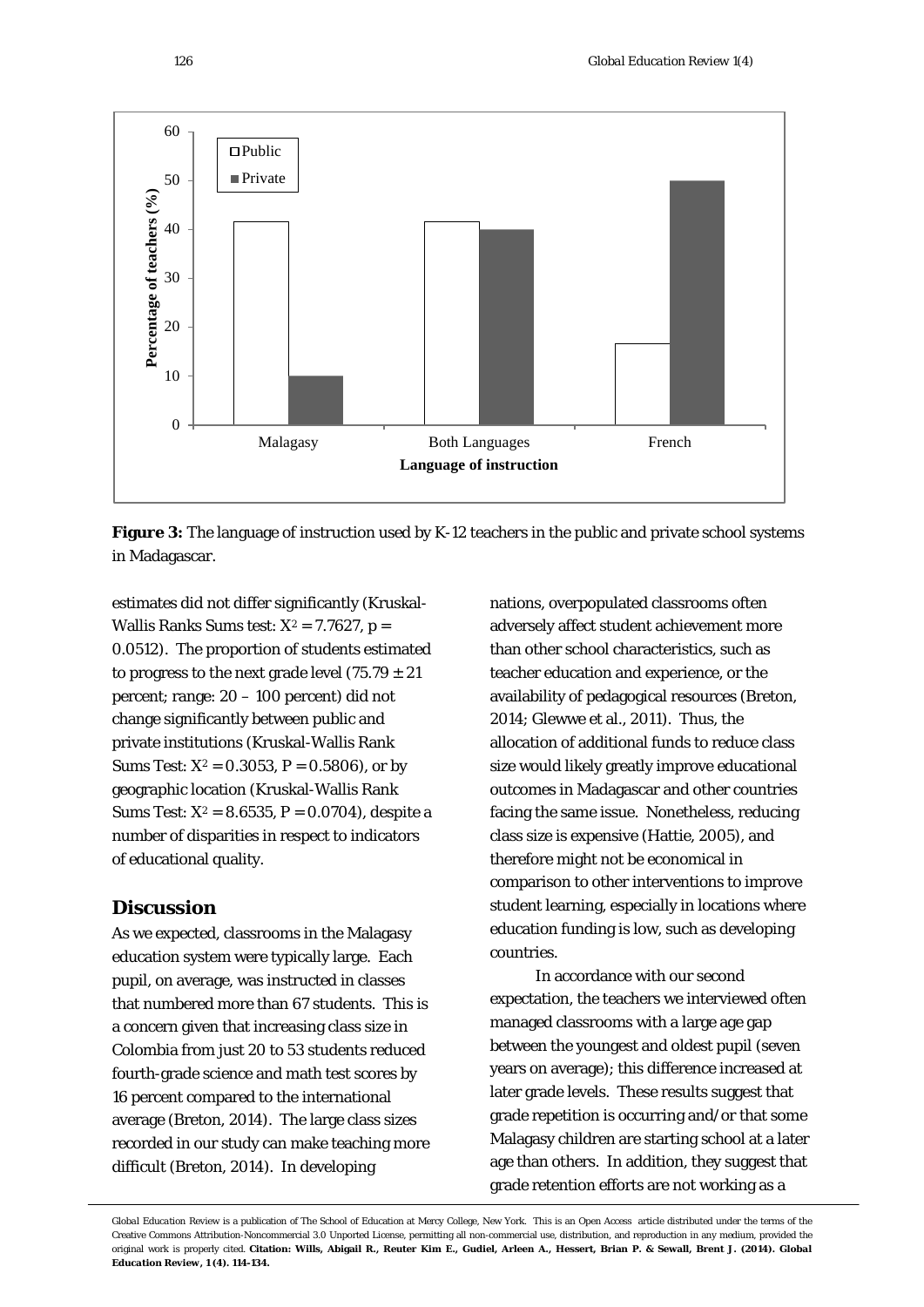means to deter poor student performance in Madagascar. This is supported by the fact that, on average, teachers interviewed in our study estimated that 25 percent of their students would repeat a grade or drop out of school, and thus would not advance to the next grade level. Thus, it is not clear whether the practice of forcing poorly-performing students to repeat grades is a beneficial policy option (Manacorda, 2012). This is because, although the threat of being held back in school can provide a strong immediate incentive for students to do well, it might also result in higher student-teacher ratios and/or increased dropout rates.

Enforcing grade repetition could lead to particularly high dropout rates in areas that lack incentives for students to invest in attaining an education (Handa, 1999), or where there are fewer social pressures on students to continue with school after being held back. This is often the case in poor rural locations. Rural students in developing countries might also underperform, despite trying hard in school, due to factors beyond their control, for example, poverty and/or having limited time for homework because much or all of out-of-school time is devoted to household chores. These problems are likely to be exacerbated by grade repetition because, as children get older, they may be subjected to pressure to contribute to household income (Sabates et al., 2012). Under these circumstances, grade repetition, along with late school-starting age, may be a precursor to non-completion (Sabates et al., 2012). Students might also be deterred from continuing with school by the necessity of paying for transportation to take standardized tests; the 2.50 USD bus fee cited by one teacher in our sample is equivalent to approximately two days of income for 92 percent of Malagasy people (Schwitzer et al., 2014).

Grade repetition might also indirectly lead to poor performance and/or higher

dropout rates if students (and/or their parents) become demoralized as a result of being held back in school (Manacorda, 2012). Teachers in our sample noted that some students believed that they would fail and therefore struggled to progress; forcing students to repeat grades is likely to reinforce this mentality. Being held back by one year increased the likelihood that a pupil would drop out of school by 60 percent in Bangladesh (Sabates et al., 2012). Similarly, repeating more than one grade was negatively associated with math performance in poorer primary schools of South Africa (Spaull, 2012). Viable alternative policy options to grade retention exist, with many having been shown to improve student performance in developing countries. For instance, some countries (e.g. Nigeria and the Seychelles) have eliminated grade retention in favor of automatic promotion (UNESCO, 2012). Furthermore, informal and inexpensive remedial education benefitted disadvantaged children in India (Manacorda, 2012). Therefore, automatic promotion, coupled with consistent monitoring of student achievement and additional support mechanisms to prevent them falling behind their classmates, could be effective at reducing dropout rates in developing countries (Sabates et al., 2013).

Consistent with our third expectation, some science and math teachers were underqualified. The average primary school teacher, in particular, had not completed high school, and presumably faced similar obstacles to learning in school as we documented for the current cohort of Malagasy students. Nonetheless, these Malagasy teachers were more educated than those in some other developing countries. For instance, in northeast Brazil in the 1980s, 60 percent of rural primary school teachers had not even completed primary education (Glewwe & Kremer, 2006). Furthermore, given that the Malagasy primary school teachers in our sample had been employed in education for an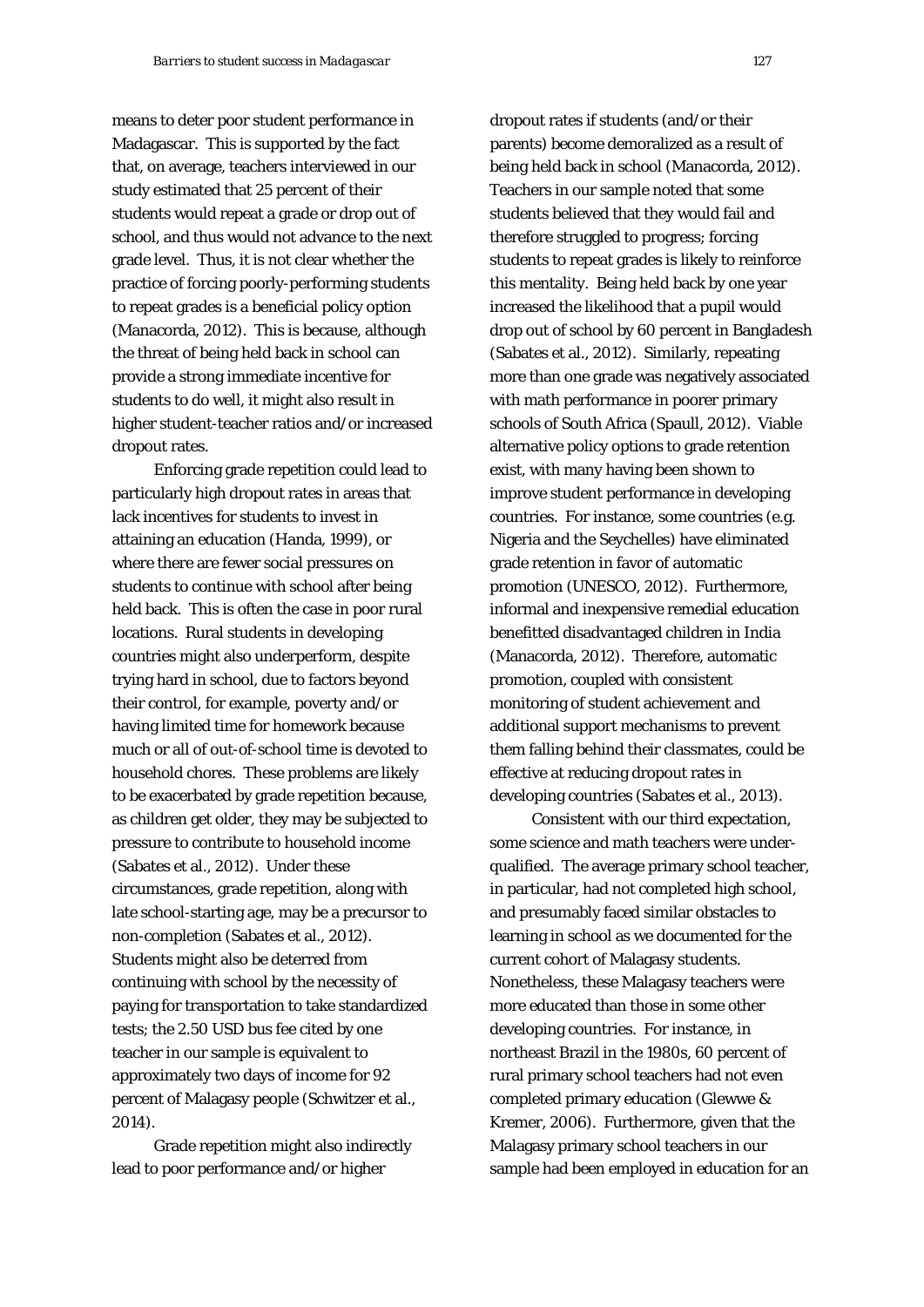average of 14 years – double that of university educators – their lack of formal qualifications could arguably have been mitigated by on-thejob experience. Thus, teachers in Madagascar, on average, had a combined period of training and work experience that was relatively long. Nonetheless, the adequacy of their training and the extent to which on-the-job experience contributed to the quality of instruction they provide remains unclear.

As per our fourth expectation, the teachers we interviewed considered insufficient French language skills among Malagasy students to be a key factor inhibiting educational achievement. Furthermore, respondents at all of our study sites claimed that secondary school and university teachers were not able to speak French well enough to educate students in French, despite being legally required to do so (Brock-Utne, 2001; Dahl, 2011). Current limitations in French language abilities have probably been exacerbated by historical shifts in the official language of primary and secondary education in Madagascar, which changed three times between French and Malagasy from 1896 to 1992 (Dahl, 2011). Similar processes have occurred in other developing countries (e.g. Rwanda; Steflja, 2012). In addition, as noted by one interviewee, math and science classes are taught almost exclusively using French. This may be because pedagogical materials for advanced math and science instruction; as well as Web site content, international journals and conferences; are more readily available in French (relative to Malagasy). Thus, reducing the language barrier by training teachers to communicate effectively in French could increase student success and learning rates in these topics.

In Madagascar, French language skills are considered essential for educational and professional advancement (Dahl, 2011). Such sentiments may arise because French is commonly used as the principal language for communication in many government offices

and for other higher-paying jobs. Therefore, knowledge of the language that will be most prevalent in the workplace during a student's later professional career is likely to improve his or her prospects. Opportunities to acquire skills perceived as valuable for professional advancement can also incentivize households to invest in education (Handa, 1999; Harmon et al., 2000**)**. Nonetheless, the difficulties that French language instruction may impose on students – especially students from rural areas, who are often unfamiliar with the language – should be acknowledged.

Students who are taught using a second language may greatly benefit from assistance in learning to understand it effectively. For instance, students (primarily rural children and girls) benefitted from participating in bilingual programmes in Nepal, where classrooms were more stimulating, interactive, and relaxed (Hovens, 2002). Furthermore, pupils in Niger who started learning in their mother tongues could read and write better, even in the second language (Hovens, 2002). These findings suggest that facilitating a gradual transition across grade levels from the use of a local language to that of the professional one may be more effective than complete immersion in the professional language at a certain point during a child's formal education.

Pedagogical materials (e.g. textbooks) can improve student achievement at little cost (Glewwe et al., 2011; Kremer & Holla, 2009). However, consistent with our fifth expectation, several teachers noted that such materials were hard to procure. Infrastructural resource limitations were also frequently problems throughout the school system, and insufficient resources (pedagogical and/or infrastructural) make teachers' jobs more challenging (McEwan, 1999; Sharma et al., 2013). Nonetheless, where resources are lacking, teachers can make student learning more enriching in different ways, both inside and outside the classroom. For example, they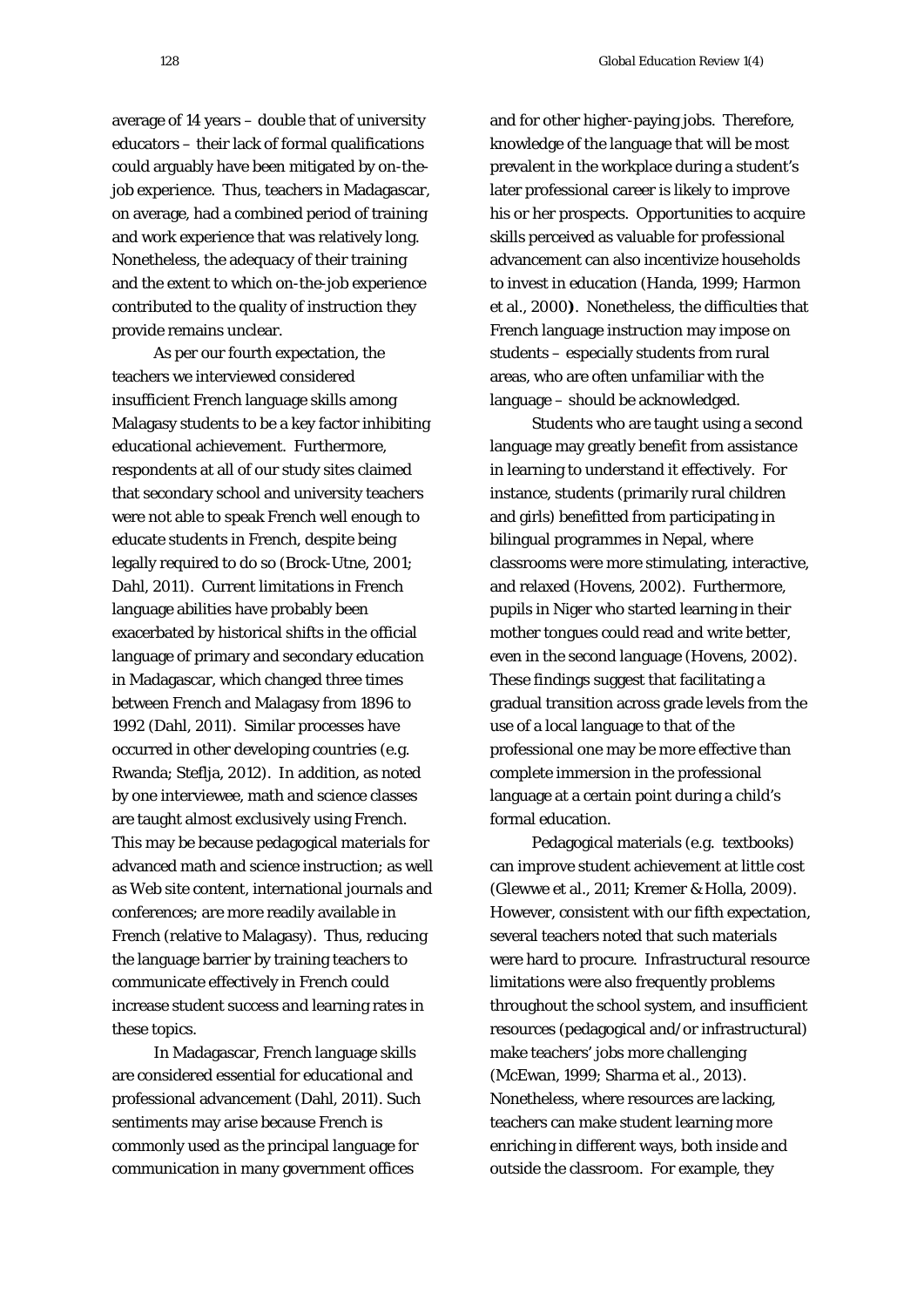could promote cooperative learning by incorporating group assignments into the syllabus (Sharma et al., 2013) and they could replace rote learning with problem-solving exercises. Such innovations should be designed carefully to ensure that they are wellstructured and implemented strategically in accordance with local contexts and needs (Sharma et al., 2013). For instance, in rural locations where students and their households are often preoccupied with livelihoodsustaining activities, it will be necessary to assign homework that can fit around or be conducted alongside these responsibilities. Including parents in educational planning may be beneficial as it might enhance parental interest in schooling and their willingness to help their children with homework. In Bangladesh, students who asked for and received help from their parents were nearly 50 percent less likely to drop out than those who asked for but did not receive help (Sabates et al., 2013).

In support of our final expectation, it is likely that public school students had a different educational experience than did those attending private institutions, where there were notably more male employees with less experience. Classes were also smaller in private schools. This could be the direct result of fees associated with attaining a private education (Wietzke, 2011), which may result in classrooms containing primarily wealthier children. This social exclusion is exacerbated in Madagascar, where private institutions tend to occur in wealthier urban settings (Wietzke, 2011). Math and science teachers in the public schools we sampled were less likely to instruct in French, which might be why significantly fewer of their students were estimated to be fluent in French. Despite numerous disparities, the same proportions of students were estimated to progress through public and private schools.

Also as expected, teachers at rural schools in our study faced unique challenges in educating their students. We found that there are fewer incentives for households in remote locations to invest in schooling. This is because rural students often lack local options for secondary or university education (as evident from our dataset, Table 2; Handa, 1999). In addition, a large percentage of the rural labor force in developing countries is engaged in low-skill primary production jobs (Glewwe et al., 2011; Gylfason, 2001; Oyelere, 2007). Furthermore, although we found that science and math classrooms were more crowded in urban settings, the lower studentteacher ratios in rural settings did not necessarily indicate better education in rural areas. This could be because children in rural locations, who typically live in households that are worse off socioeconomically that their urban counterparts, are needed to assist in agricultural tasks and therefore are simply not going to school (Urquiola, 2003).

The teachers we interviewed highlighted financial and food insecurity as reasons why they struggle to educate students effectively. These are common concerns for rural families in developing countries (Hannum et al., 2014), and often result in parents taking students out of school during certain seasons (e.g. during rice harvests) to assist with domestic chores and/or earn income to meet family needs (Glewwe & Kremer, 2006; Glewwe et al., 2011; Pangeni, 2014). This practice could explain why Malagasy teachers in our sample raised student absence as an issue, and why some observed that student performance fluctuated throughout the year. By not attending school, it becomes more difficult for rural inhabitants to find higher-paying jobs and to progress out of poverty (Gylfason, 2001). Nonetheless, certain interventions can counteract pressures to take children out of school to earn money (Glewwe & Kremer, 2006). For instance, the provision of mid-day meals reduced student absenteeism, increased enrolment, and significantly increased the number of years of education completed by students in India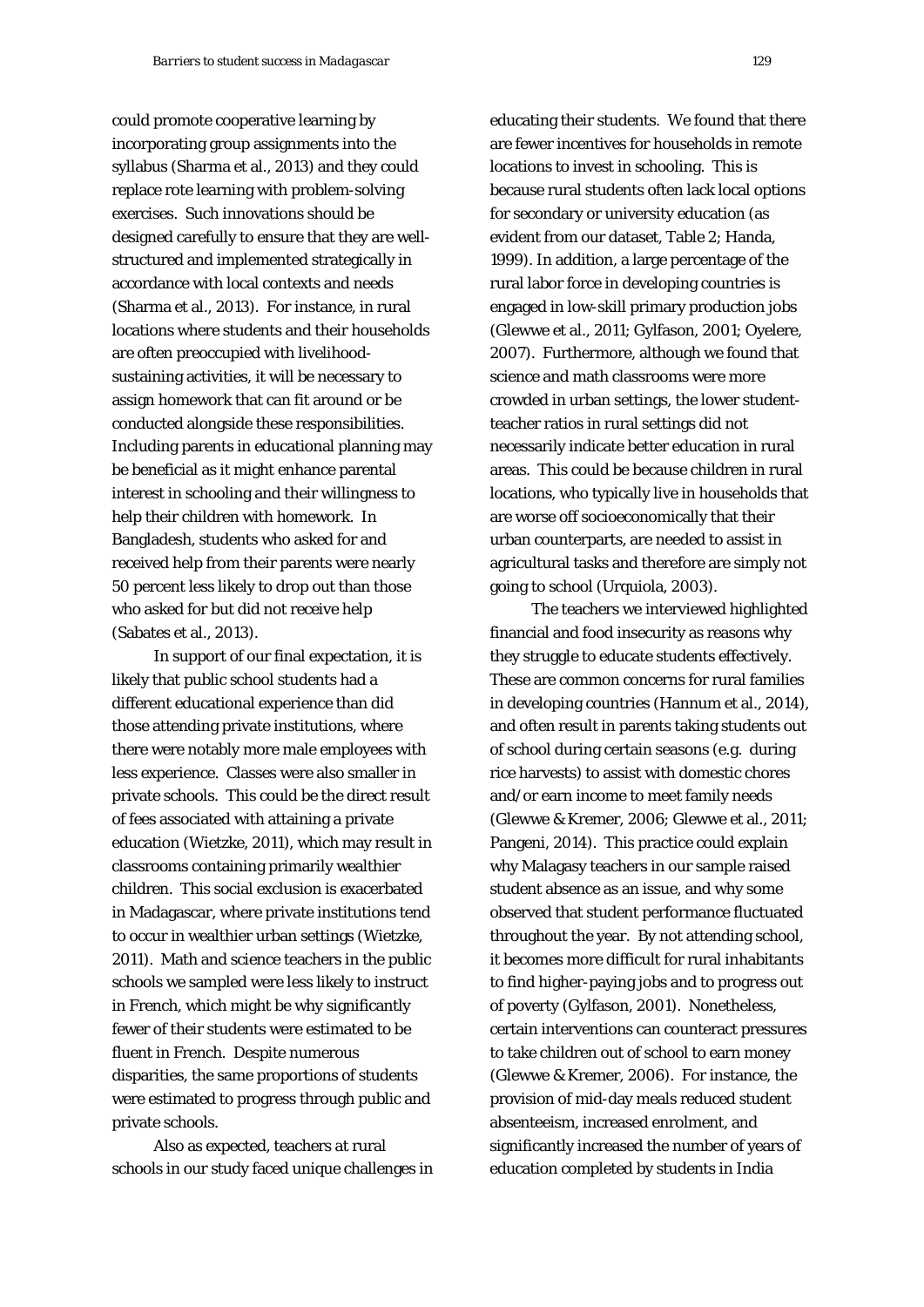(Dreze & Kingdon, 2001; Agrawal, 2014). However, this might not be an appropriate solution under all circumstances. Glewwe et al. (2011) found that the provision of meals in schools in developing countries positively affected student test scores in just six out of 13 cases. This highlights the need to design interventions that are locally appropriate.

**Conclusions and Recommendations**

Our study indicates that students in science and math classes in Madagascar – similar to those in other developing countries – are subjected to large class sizes and may be frequently repeating grade levels. Students often also lack the language skills needed to learn course material and advance professionally after completing school. In addition, science and math teachers in Madagascar – while having a relatively extensive combination of formal education and professional experience – may lack advanced training in their subjects, may have inadequate French language skills to teach students in French, and be limited by insufficient access to teaching materials. Finally, educational experiences may differ between private and public schools, and between rural and urban locations, in Madagascar.

Our study indicates that there are at least five aspects of the education system that could be targeted to improve the effectiveness of science and math instruction in Madagascar: (1) classroom size; (2) grade repetition; (3) resource availability; (4) French language skills; and (5) educational disparities. First, reducing class sizes in Madagascar – although it may not be financially feasible for all subjects (Hattie, 2005) – could be especially beneficial for mathematical disciplines (Breton, 2014), or in urban areas where larger classrooms are found. Second, following successful programs in other countries (Manacorda, 2012; Sabates et al., 2013; UNESCO, 2012), grade repetition could be eliminated in favor of automatic promotion

supplemented by informal remedial education. Third, increasing the supply of pedagogical materials to schools could also help improve student learning.

Fourth, there are several ways to address the lack of French language skills among students and teachers in Madagascar. To increase student understanding of science and math topics, we suggest either: (1) bilingual science and math education starting in primary school; or (2) facilitating a gradual transition from Malagasy to French throughout the education system, thereby eliminating the sudden language switch that occurs between primary and secondary school. To increase the ability of teachers to communicate in French, we recommend that schools: (a) take steps to enhance existing teachers' skills in the language and place additional weight on French skills as a condition of employment for new hires; and (b) train teachers to facilitate a gradual transition from using native to professional languages across grade levels, while also providing effective math and science education. Rural public schools – where teachers were less likely to instruct in French and students are less likely to be exposed to colonial languages in their day-to-day lives – should not be overlooked when implementing such procedures. Nationwide teacher education programs have been recommended as a means to overcome inequity between rural and urban communities in developing countries in Asia (Sharma, et al., 2013). Resource equalization across schools, such as the P-900 program in Chile, is also likely to reduce rural/urban disparities (Manacorda, 2012). It should be noted that, where formal investment in teacher training is not available, informal interventions – such as discussion groups and workshops – may be cheaper, yet effective, alternatives (Sharma et al., 2013).

Fifth, local or regional interventions could target disparities in educational quality. At present, most developing countries enforce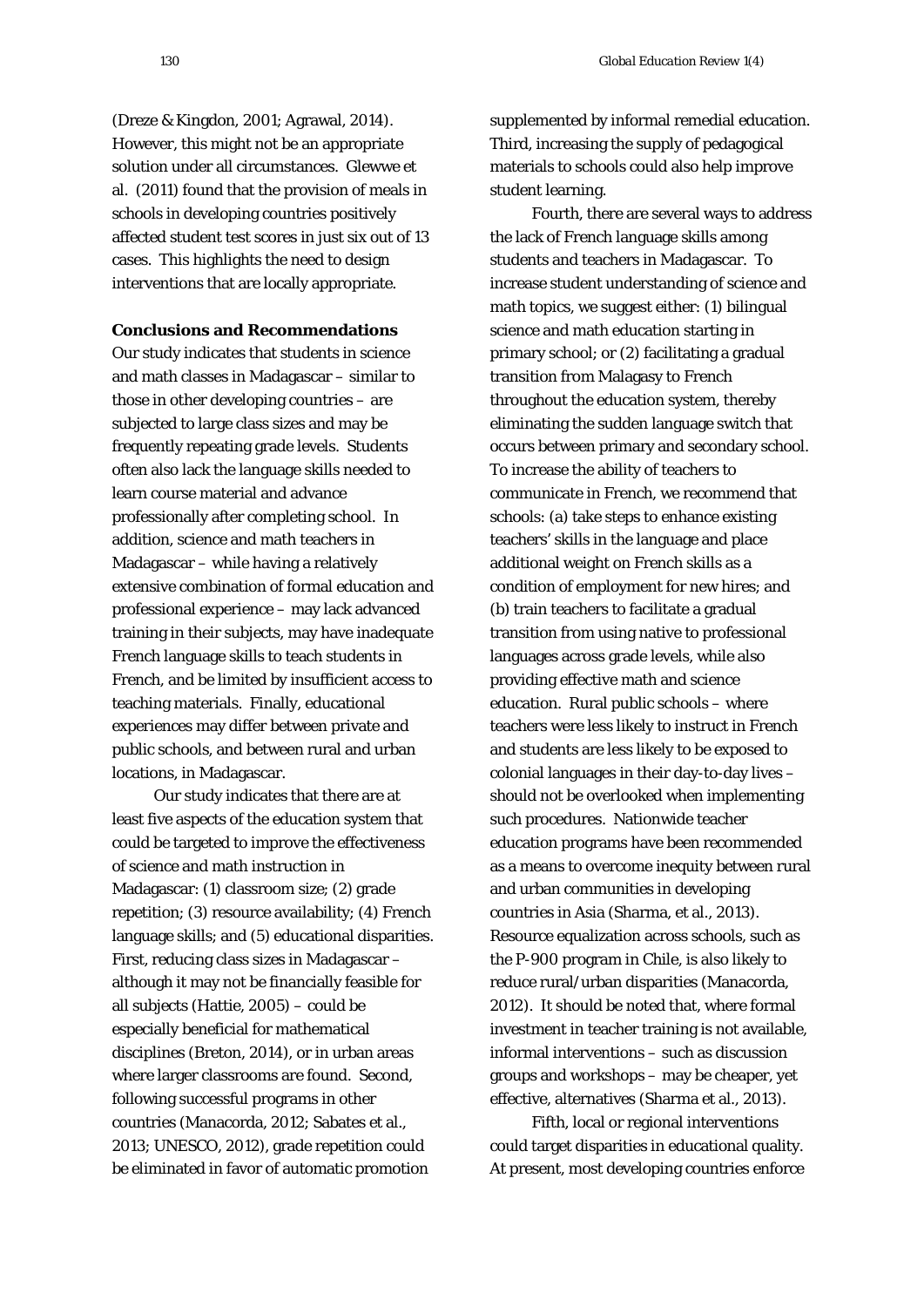single, centralized curricula (Glewwe & Kremer, 2006). These are beneficial in that they often provide common minimum standards and can be adopted by schools that otherwise lack the resources to develop their own curricula. They are also likely to make it easier for students and teachers to adapt following transfers to new schools. However, given the heterogeneity in educational background, school quality, language, and the external pressures faced by students in different regions, designing single curricula that are appropriate for all students is difficult, if not inappropriate (Glewwe & Kremer, 2006). Thus, we support greater local control of educational systems, which has already been granted in some areas (e.g. in the case of non-formal education centers in India and EDUCO schools in El Salvador; Glewwe & Kremer, 2006). In general, cross-country evidence points towards positive outcomes from devoting resources to local governments to allow for local autonomy and collaboration in educational decision-making (provided that there is an accountability system in place; Glewwe et al., 2011; Sharma et al., 2013). This approach could also lead to – and benefit from – more community participation in the education system.

Finally, we encourage continued education-related data collection efforts across Madagascar; baseline data which could be used to assess and target interventions to improve the quality of science and math education in the country was lacking or outdated. For instance, many teachers and school directors could not provide accurate estimates of enrolment rates at their institutions, while government education officials – in some cases – could not provide us with the number of schools and students in their precincts. These data, along with more detailed information regarding student learning, are needed in order for the Malagasy government and social development agencies to design effective, decentralized support

programs to supplement science and math education in the country.

## **Notes**

1. We could not find comparable data on intake rates prior to this date. 2. Population estimates were obtained from: Ilo Program; Recensement des Communes, 2001; Cornell University, 2003. Downloaded on January 13, 2014 from http://www.ilo.cornell.edu/ilo/data.html. 3. Quantitative data were analyzed using JMP**®** software (Version 10. SAS Institute Inc., Cary, NC, USA).

#### **References**

- Agrawal, T. (2014). Educational inequality in rural and urban India. *International Journal of Educational Development*. 34, 11 – 19.
- Arnett, J. J. (2000). Emerging adulthood: a theory of development from the late teens through the twenties. *American Psychological Association Incorporated*, 5, 469 – 480.
- Breton, T. R. (2014). Evidence that class size matters in 4th grade mathematics: an analysis of TIMSS 2007 data for Colombia. *International Journal of Educational Development*, 34, 51 – 57.
- Brock-Utne, B. (2001). Education for all in whose language? *Oxford Review of Education*, 27, 115 – 134.
- Central Intelligence Agency. (2013). *The World Factbook, Madagascar*. Retrieved March 10, 2013 from [https://www.cia.gov/library/publications/the](https://www.cia.gov/library/publications/the-world-factbook/geos/ma.html)[world-factbook/geos/ma.html.](https://www.cia.gov/library/publications/the-world-factbook/geos/ma.html)
- Dahl, O. (2011). Chapter 5, Linguistic policy challenges in Madagascar. In: Thornell, C. and Legere, K. (2011). *North-South contributions to African languages*, 19, 51 – 80. Rüdinger Köppe Verlag, Cologne, Germany.
- Easton, P. B. (2014). Developing literate environments: fleshing out the demand side of Education For All. *International Journal of Educational Development*, 34, 3 – 10.

Encyclopaedia Britannica. (2013). *Madagascar*. Retrieved March 16, 2013 from

[http,//www.britannica.com/EBchecked/topic/355](http://www.britannica.com/EBchecked/topic/355562/Madagascar) [562/Madagascar.](http://www.britannica.com/EBchecked/topic/355562/Madagascar)

Glewwe, P., & Kremer, M. (2006). Chapter 16, Schools, teachers, and education outcomes in developing countries. In, Hanushek, E. A. and Welch F. (Eds.). *Handbook of the Economics of Education*, 2, 946 – 983. Amsterdam, North Holland.

Glewwe, P., & Maiga, E. W. G. (2011). The impacts of school management reforms in Madagascar, so the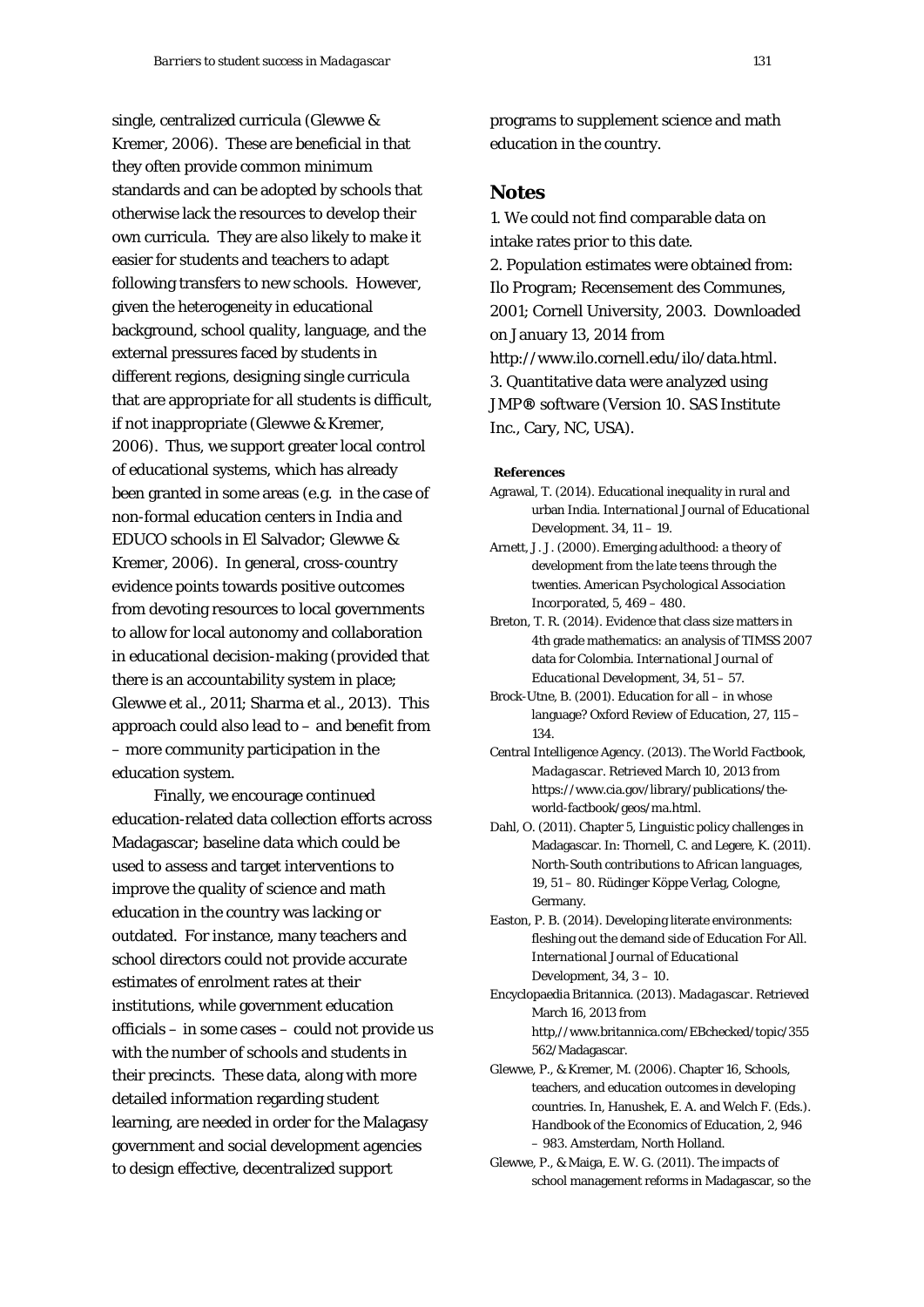impacts vary by teacher type? *Journal of Development Effectiveness*, 3, 435 – 469.

- Glewwe, P., Hanushek, E. A., Humpage, S., & Ravina, R. (2011). *School resources and educational outcomes in developing countries: a review of the literature from 1990 to 2010.* No. w17554. Cambridge, MA: National Bureau of Economic Research.
- Glick, P., & Razakamanantsoa, M. (2002). *The distribution of social services in Madagascar, 1993–99.* Cornell Food and Nutrition Policy Program Working Paper No. 128, Cornell University, Ithaca, NY. Downloaded January 9, 2014 from
- [http://www.cfnpp.cornell.edu/images/wp128.pdf.](http://www.cfnpp.cornell.edu/images/wp128.pdf) Glick, P., Rajemison, H., Ravelo, A., Raveloarison, Y., Razakamanantsoa, M., & Sahn, D. E. (2005). *The progression through school and academic performance in Madagascar study, preliminary descriptive results*. Cornell Food and Nutrition Policy Program Working Paper #166, Cornell
- University, Ithaca, NY, USA. Gulati, S. (2008). Technology-enhanced learning in developing nations, a review. *International Review of Research in Open and Distance Learning*, 1, 1 – 16.
- Gylfason, T. (2001). Natural resources, education, and economic development. *European Economic Review*, 45, 847 – 859.
- Handa, S. (1999). *Raising primary school enrollment in development countries, the relative importance of supply and demand*. Food Consumption and Nutrition Division International Food Policy Research Institute Discussion paper, 76, Washington, DC, USA.
- Hanushek, E. A. (2013). Economic growth in developing countries, the role of human capital. *Economics of Education Review*, 37, 204 – 212.
- Hanushek, E. A. and Woessmann, L. (2008). The role of cognitive skills in economic development. *Journal of Economic Literature*, 46, 607 – 668.
- Harmon, C., Oosterbeek, H., & Walker, I. (2000). *The returns to education: a review of evidence, issues and deficiencies in the literature*. Centre for the Economics of Education London School of Economics and Political Science, London, UK.
- Hattie, J. (2009). *Visible learning, a synthesis of over 800 meta-analyses relating to achievement*. New York :Routledge.,
- Hovens, M. (2002). Bilingual education in West Africa, does it work? *International Journal of Bilingual Education and Bilingualism*, 5, 249 – 266.
- Hulme, D. (2007). *The making of the millennium development goals: human development meets results-based management in an imperfect world*. Brooks World Poverty Institute Working Paper 16, Manchester, UK.
- INSTAT. (2010). Pauvreté à Madagasacar. Institut National de la Statistique, République de Madagascar. Retrieved January 10, 2013 from http://www.instat.mg/index.php?option=com\_co ntentandview=articleandid=14andItemid=64.
- Kremer, M., & Holla, A. (2009). Improving education in the developing world, what have we learned from randomized evaluations? *The Annual Review of Economics*, 1, 513 – 542.
- Manacorda, M. (2012). The cost of grade retention. *Review of Economics and Statistics*, 2, 596 – 606.
- Manacorda, M., Sanchez-Paramo, C., & Schady, N. (2005). *Changes in returns to education in Latin America: the role of demand and supply of skills.* Centre of Economic Performance Discussion Paper No 712. London School of Economics and Political Science, London, UK.
- McEwan, P. J. (1999). Recruitment of rural teachers in developing countries: an economic analysis. *Teaching and Teacher Education*, 15, 849 – 859.
- Metz, H. C. (ed.). (1994). *A country study: Madagascar*. Library of Congress. Federal Research Division, Washington, DC, USA. Retrieved March 16, 2013 from http://lcweb2.loc.gov/frd/cs/mgtoc.html.
- Noble, J., Cover, J., & Yanagishita, M. (1996). *The world's youth*. Population Reference Bureau, Washington, DC, USA.
- Oyelere, R. U. (2007). Africa's education enigma? The Nigerian story. *Journal of Development Economics*, 91, 128 – 139.
- Pangeni, K. P. (2014). Factors determining educational quality: student mathematics achievement in Nepal. *International Journal of Educational Development*, 34, 30 – 41.
- Pritchett, L. (2001). Where has all the education gone? *The World Bank Economic Review*, 3, 367 – 391.
- Rietbergen-McCracken, J, & Narayan, D. (1998). *Participation and social assessment: tools and techniques*. The World Bank, Washington, DC, USA.
- Sabates, R., Hossain, A., & Lewin, K. M. (2013). School dropout in Bangladesh: insights using panel data. *International Journal of Educational Development*, 33, 225 – 232.
- Sanchez, C., Garroway, C., De Paepe, G., Stijns, J. P., Bueren, J., and Atisophon, V. (2012*). Can We Still Achieve the Millennium Development Goals?: From Costs to Policies*. OECD Publishing, Paris, France.
- Schwitzer, C., Mittermeier, R. A., Johnson, S. E., Donati, G., Irwin, M., Peacock, H., Ratsimbazafy, J., Razafindramanana, J., Louis Jr., E. E., . . . & Wright, P. C. (2014). Averting lemur extinctions amid Madagascar's political crisis. *Scienc*e, 343, 842 – 843.
- Sharma, U., Forlin, C., Deppeler, J., and Guang-xue, Y. (2013). Reforming teacher education for inclusion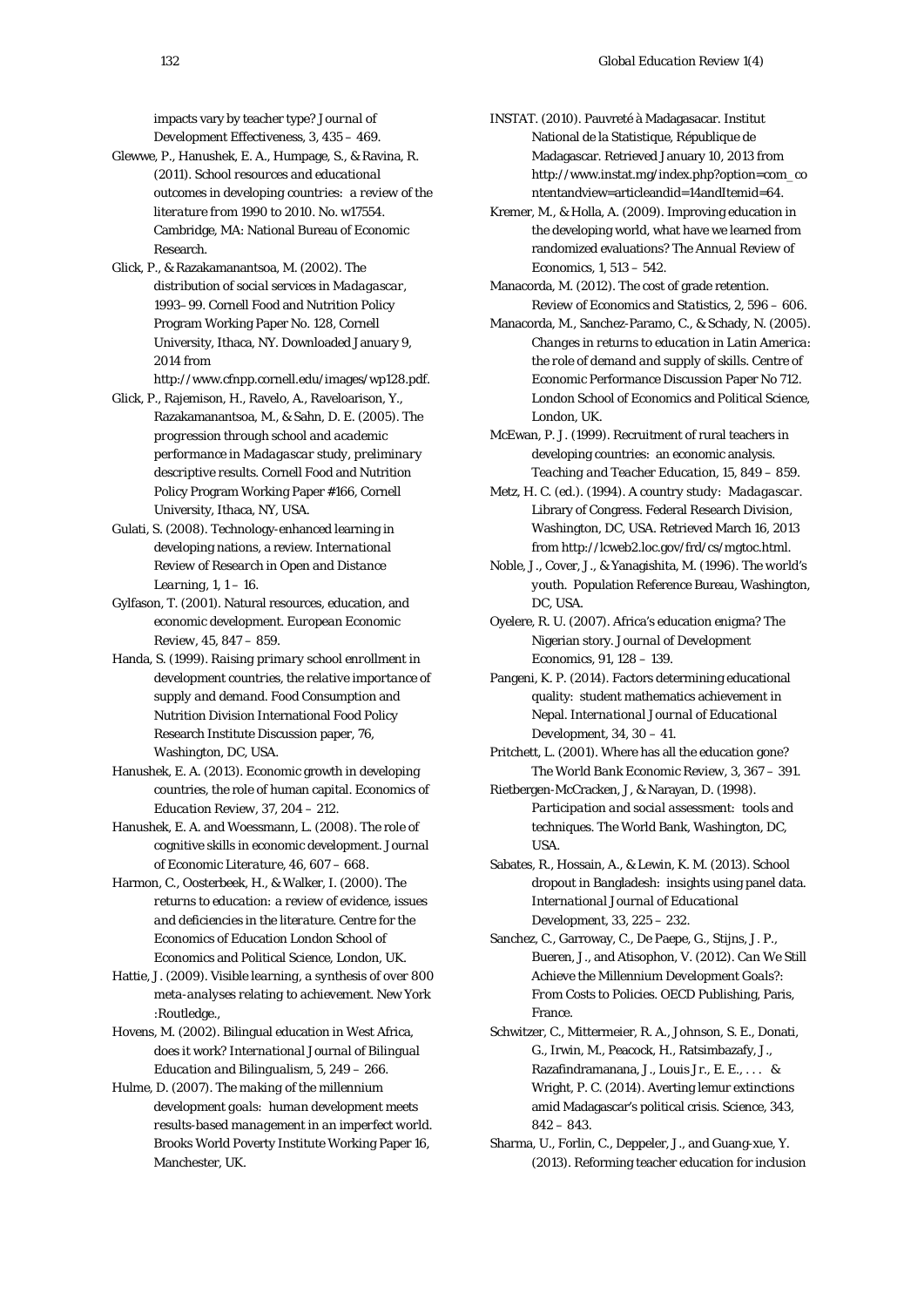in developing countries in the Asia-Pacific Region. *Asian Journal of Inclusive Education*, 1, 3 – 16.

- Spaull, N. (2012). *Poverty and privilege: primary school inequality in South Africa. Stellenbosch Economic Working Papers*, 13/12. University of Stellenbosch, Matieland, South Africa.
- Steflja, I. (2012). *The high cost and consequences of Rwanda's shift in language policy from French to English*. Africa Portal Backgrounder No.30. The Centre for International Governance Innovation. Ontario, Canada. Retrieved March 21, 2013 from http://www.africaportal.org/articles/2012/05/31/ costs-and-consequences-rwanda%E2%80%99sshift-language-policy.
- UNDP. (2013). *Human development report 2013: The rise of the south: human progress in a diverse world*. United Nations Development Programme, New York, USA.
- UNESCO. (1993). World education report. UNESCO, Paris, France.
- UNESCO Institute for Statistics. (2009). *The World Bank Data – World Development Indicators Catalog*. Downloaded March 20, 2013 from http://data.worldbank.org/indicator/SE.ADT.LIT R.ZS.
- UNESCO. (2012). *EFA global monitoring report 2012: youth, skills and work*. UNESCO, Paris, France.
- United Nations. (2012). *The Millennium Development Goals Report.* Downloaded March 16, 2013 from http://www.un.org/millenniumgoals/pdf/MDG%2 0Report%202012.pdf.
- Urquiola, M. (2003). *Identifying class size e*ff*ects in developing countries: evidence from rural Bolivia*. Columbia University . Downloaded April 25, 2014 from

http://www.columbia.edu/~msu2101/Urquiola(20 03)..pdf.

- Wietzke, F. (2011). *Universal primary education, private schooling and interreligious inequality: the case of Madagascar. Second draft. Rethinking development in an age of scarcity and uncertainty: new values, voices and alliance for increased resilience, 19 – 22.* University of York.Downloaded March 16, 2013 from http://eadi.org/gc2011/wietzke-492.pdf.
- World Bank. (2000). *World Development Indicators 2000*. World Bank, Washington, DC, USA.
- World Bank. (2008). *The challenge of expanding secondary education and training in Madagascar. Africa Region Human Development Department*. *Working Paper No. 141*, Washington, DC: The World Bank
- World Bank. (2011). World Development Report 2011 Conflict, Security, and Development. .Washington, DC: The World Bank. Downloaded March 16, 2013 from

http://siteresources.worldbank.org/INTWDRS/Re sources/WDR2011\_Full\_Text.pdf.

World Bank. (2012). World Development Indicators 2012. Washington, DC: The World Bank.

## **ACKNOWLEDGEMENTS**

We thank Patric Banaike, Edwin Peterson, and Sthelastine Rasoanirina for logistical and translation assistance. We thank the communities of Antsiranana I, Mahamasina, Aniverano Nord, and Ambondromifehy for their hospitality.

This research was completed in partnership with The Ladybug Project Inc. and with guidance from the Temple University Institutional Review Board. We thank Dr. Melissa Schaefer for her assistance in editing this manuscript.

This material is based upon work supported by a National Science Foundation Graduate Research Fellowship under Grant No. (DGE-1144462) to KER, a Philadelphia Louis Stokes Alliance for Minority Participation scholarship to AAG, and a National Science Foundation grant (DEB-1257916) to BJS.

Any opinion, findings, and conclusions or recommendations expressed in this material are those of the authors and do not necessarily reflect the views of the National Science Foundation.

We dedicate this paper to the memory of Bryan P. Hessert, who died while the manuscript was being reviewed.

## **About the Authors(s)**

**Abigail Wills** has researched subsistence use of mangroves in northern Madagascar and currently works on communal forest conservation and rural development projects in Tanzania.

**Kim Reuter's** interests include education, public health, and conservation issues in sub-Saharan Africa.